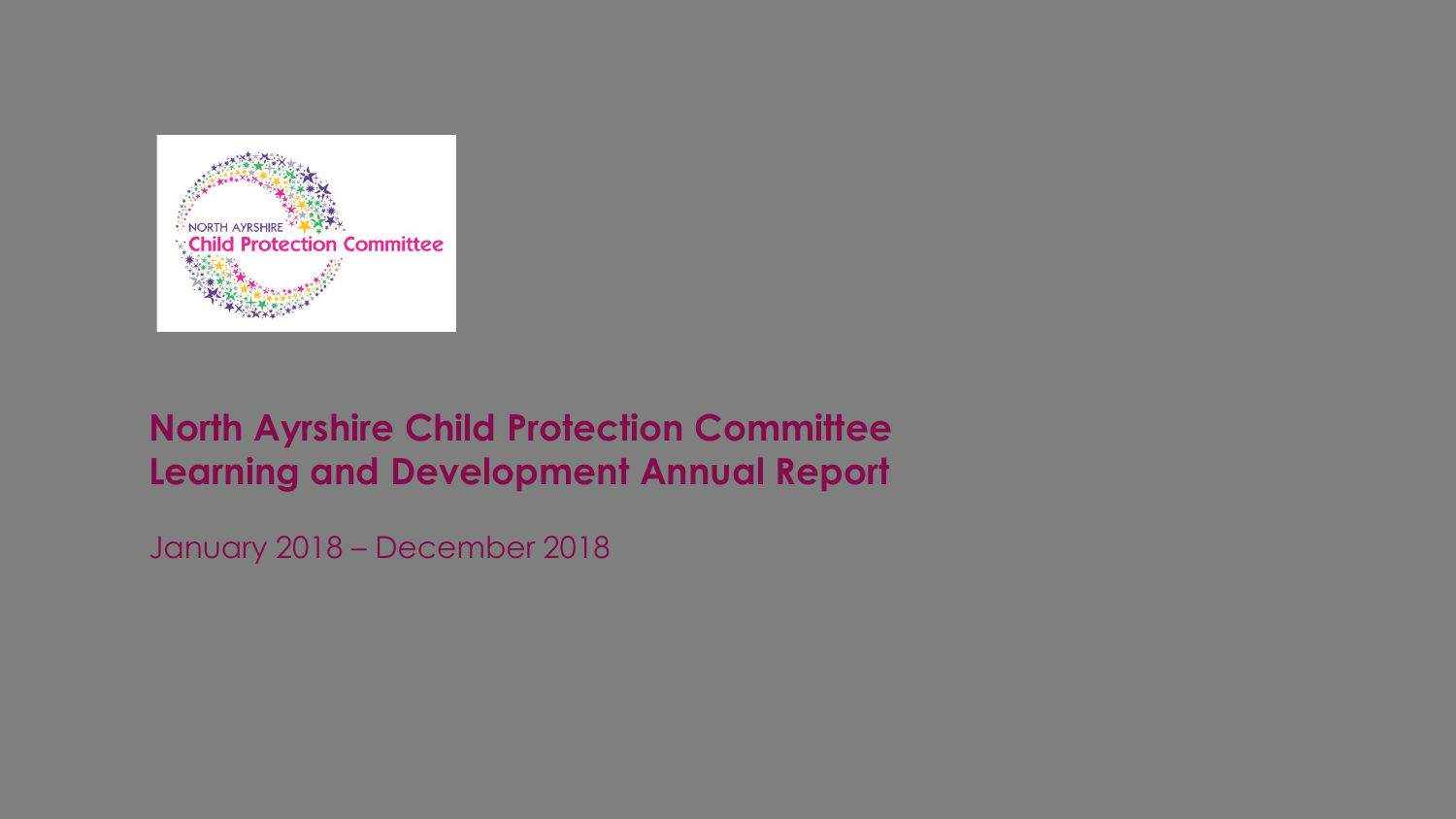# **Calendar**

| For everyone                                                                                      |                |                  |             |                  |      |                  |                 |                  |                  |                  |                  |                 |  |  |
|---------------------------------------------------------------------------------------------------|----------------|------------------|-------------|------------------|------|------------------|-----------------|------------------|------------------|------------------|------------------|-----------------|--|--|
| <b>Child Protection Self Learning Pack</b><br>Download from www.childprotectionnorthayrshire.info |                |                  |             |                  |      |                  |                 |                  |                  |                  |                  |                 |  |  |
| <b>Practice Reflection Improvement Short Module</b>                                               |                |                  | Dates to be |                  |      |                  |                 |                  |                  |                  |                  |                 |  |  |
|                                                                                                   |                |                  | announced   |                  |      |                  |                 |                  |                  |                  |                  |                 |  |  |
| <b>For The General Contact Workforce</b>                                                          |                | Jan              | Feb         | Mar              | Apr  | May              | <b>Jun</b>      | Aug              | <b>Sep</b>       | Oct              | <b>Nov</b>       | Dec             |  |  |
| <b>Child Protection Awareness</b>                                                                 | $\mathbf D$    |                  |             | 18 <sub>th</sub> |      | 17 <sup>th</sup> |                 |                  |                  |                  |                  | 9th             |  |  |
|                                                                                                   |                |                  |             |                  |      |                  |                 |                  |                  |                  |                  |                 |  |  |
| Chronology Workshop                                                                               | <sup>O</sup>   |                  |             | 21st             |      |                  |                 |                  |                  |                  | 5th              |                 |  |  |
| <b>Working with Resistance</b>                                                                    | O              |                  |             | 8th              |      |                  |                 | 23rd             |                  |                  |                  |                 |  |  |
| Domestic Abuse and Child Protection                                                               | O              |                  | 22nd        |                  |      |                  | 7 <sub>th</sub> |                  |                  |                  |                  |                 |  |  |
| Information Sharing and Confidentiality TBC                                                       | Ф              |                  |             |                  |      |                  |                 |                  |                  |                  |                  |                 |  |  |
| <b>Cultural Perspectives in Child Protection</b>                                                  | Œ              |                  |             |                  |      |                  |                 | 30 <sub>th</sub> |                  |                  |                  | 5 <sub>th</sub> |  |  |
| <b>Child Sexual Exploitation and Trafficking</b>                                                  |                | 25 <sub>th</sub> |             |                  |      | 2nd              |                 |                  |                  |                  | <b>29th</b>      |                 |  |  |
| Connecting and Communicating With Children and Young People                                       |                | 15th             |             |                  |      |                  |                 | 22nd             |                  |                  |                  |                 |  |  |
| Multi-Agency Roles in Child Protection                                                            |                |                  |             |                  |      |                  |                 |                  |                  | 25 <sub>th</sub> |                  |                 |  |  |
| <b>Disability Awareness in Child Protection</b>                                                   | ന              |                  | 18th        |                  |      |                  |                 |                  |                  | 4th              |                  |                 |  |  |
|                                                                                                   |                |                  |             |                  |      |                  |                 |                  |                  |                  |                  |                 |  |  |
| <b>Resilience-Trauma Informed Practice</b>                                                        | $\mathbf \Phi$ |                  |             |                  | 23rd |                  |                 | 21st             |                  |                  |                  | 11th            |  |  |
| Keeping Children Safer Online                                                                     |                |                  |             | 29th             |      |                  |                 |                  |                  |                  |                  |                 |  |  |
| <b>The Specific Contact Workforce</b>                                                             |                | Jan              | Feb         | Mar              | Apr  | May              | Jun             | Aug              | Sep              | Oct              | <b>Nov</b>       | Dec             |  |  |
| National Risk Framework for the Assessment of Children and Young People                           |                |                  |             |                  |      | 10th             |                 |                  |                  |                  | 22 <sub>nd</sub> |                 |  |  |
| Children Living with Parental Mental Health Issues                                                |                |                  |             |                  |      |                  |                 |                  | <b>30th</b>      |                  |                  |                 |  |  |
| <b>Emotional Abuse and Neglect</b>                                                                |                |                  |             |                  |      | 13 <sub>th</sub> |                 |                  |                  |                  |                  |                 |  |  |
| <b>GOPR - Children Living with Parental Substance Use</b>                                         | ന              |                  |             | 6 <sub>th</sub>  |      |                  | 3rd             |                  | 2nd              |                  |                  | 2 <sub>nd</sub> |  |  |
| <b>Court Skills TBC</b>                                                                           |                |                  |             |                  |      |                  |                 |                  |                  |                  |                  |                 |  |  |
| Working with Children and Young People With Problematic Sexual Behaviour                          |                |                  |             |                  |      | 7 <sub>th</sub>  | 14th            |                  | 6 <sub>th</sub>  |                  |                  |                 |  |  |
| <b>Child Sexual Abuse</b>                                                                         |                |                  |             |                  |      |                  |                 |                  | 13 <sub>th</sub> |                  |                  |                 |  |  |
| <b>The Intensive Contact Workforce</b>                                                            |                | Jan              | Feb         | Mar              | Apr  | May              | Jun             | Aug              | <b>Sep</b>       | Oct              | <b>Nov</b>       | <b>Dec</b>      |  |  |
| <b>Sand Stories Date TBC</b>                                                                      |                |                  |             |                  |      |                  |                 |                  |                  |                  |                  |                 |  |  |
|                                                                                                   |                |                  |             |                  |      |                  |                 |                  |                  |                  |                  |                 |  |  |
| The Law and Child Protection                                                                      | $\mathbf \Phi$ |                  |             |                  |      |                  | 10              |                  |                  |                  |                  |                 |  |  |
| Participating in the Child Protection Conference                                                  | $\mathbf \Phi$ |                  |             |                  |      |                  |                 |                  |                  |                  |                  |                 |  |  |
| Children Who Are Fatally Injured or Significantly Harmed By Their Parents                         |                |                  |             |                  |      | 2 <sup>1</sup>   |                 |                  |                  |                  |                  |                 |  |  |
| Managers Skills in Child Protection - Supervision                                                 | Ф              |                  |             |                  | 29   |                  |                 |                  |                  |                  |                  | 12              |  |  |
| Managers Skills in Child Protection - Decision Making                                             | O              |                  |             |                  |      |                  |                 |                  |                  |                  |                  |                 |  |  |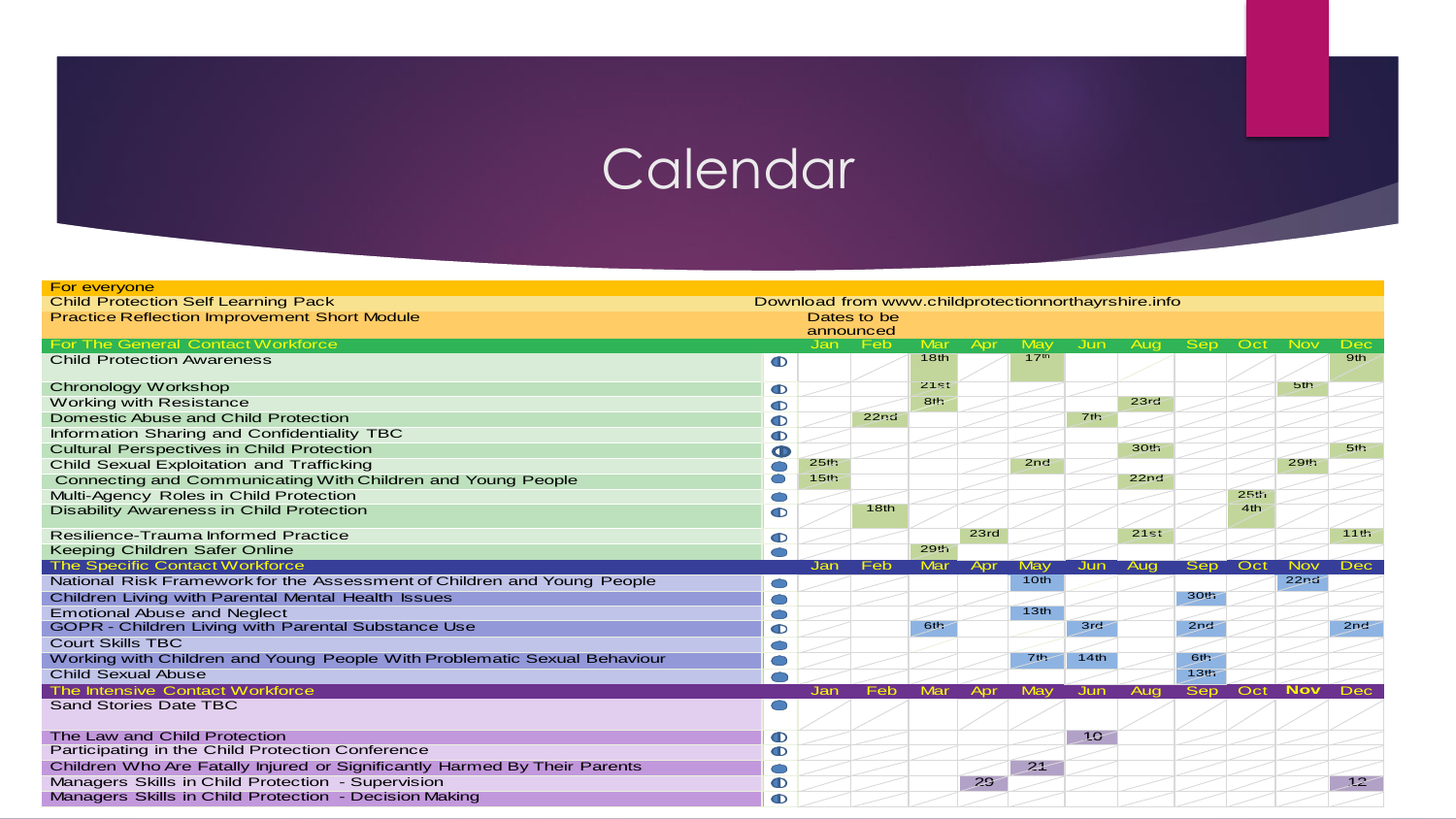### Parameters of the report

During the period June-September 2018 the co-ordinators post lay vacant, this has had an effect on reach of development sessions, where during this period 8 were cancelled.

As outlined in the National Standards – the training is designed and delivered in relation to the General Workforce, the Specific Contact Workforce and the Intensive Contact Workforce

The report outlines the range of courses, the range of agencies accessing the course , number of participants and the number of participants from each agency that have accessed development sessions annually.

There were 660 participants in total for all multi-agency training events during Jan-Dec.

\* INDICATES TRAINING EVENT IS LED BY OTHER PRACTITIONERS IN NORTH AYRSHIRE RATHER THAN **COORDINATOR** 

\*\* INDICATES TRAINING WAS COMMISSIONED FROM AND PROVIDED BY AN EXTERNAL PROVIDER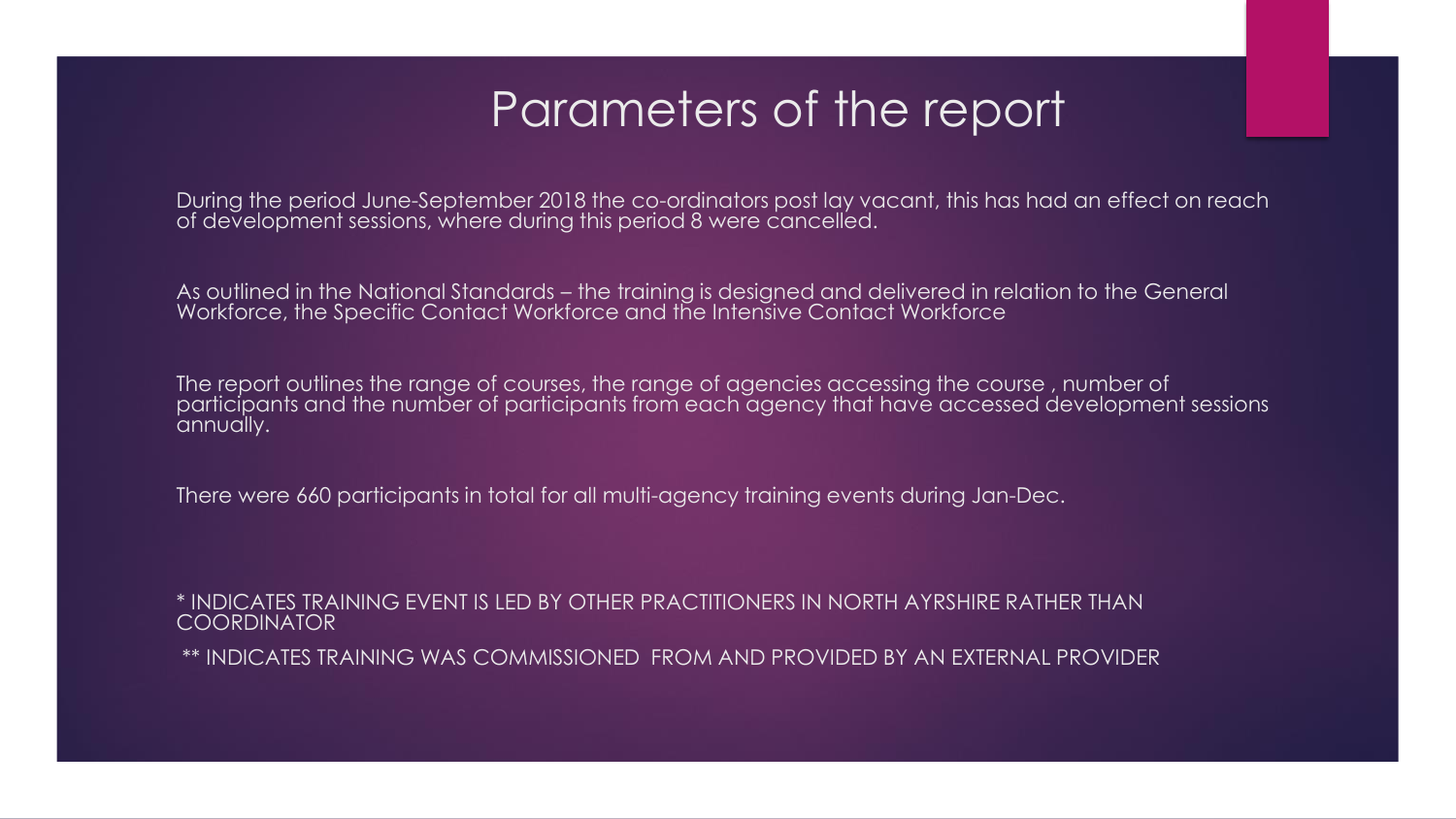### Headline Messages

- The courses offered are accessed by all agencies, and although there is evidence of a higher proportion of one agency in relation to a particular subject (social work practitioners attending Court Skills as an example) the representation of agencies across the period of review is relatively balanced and therefore it would suggest communication regarding events are reaching all agencies and sectors.
- All agencies/services that attend, value the opportunity to discuss practice issues/learning on a multi-agency basis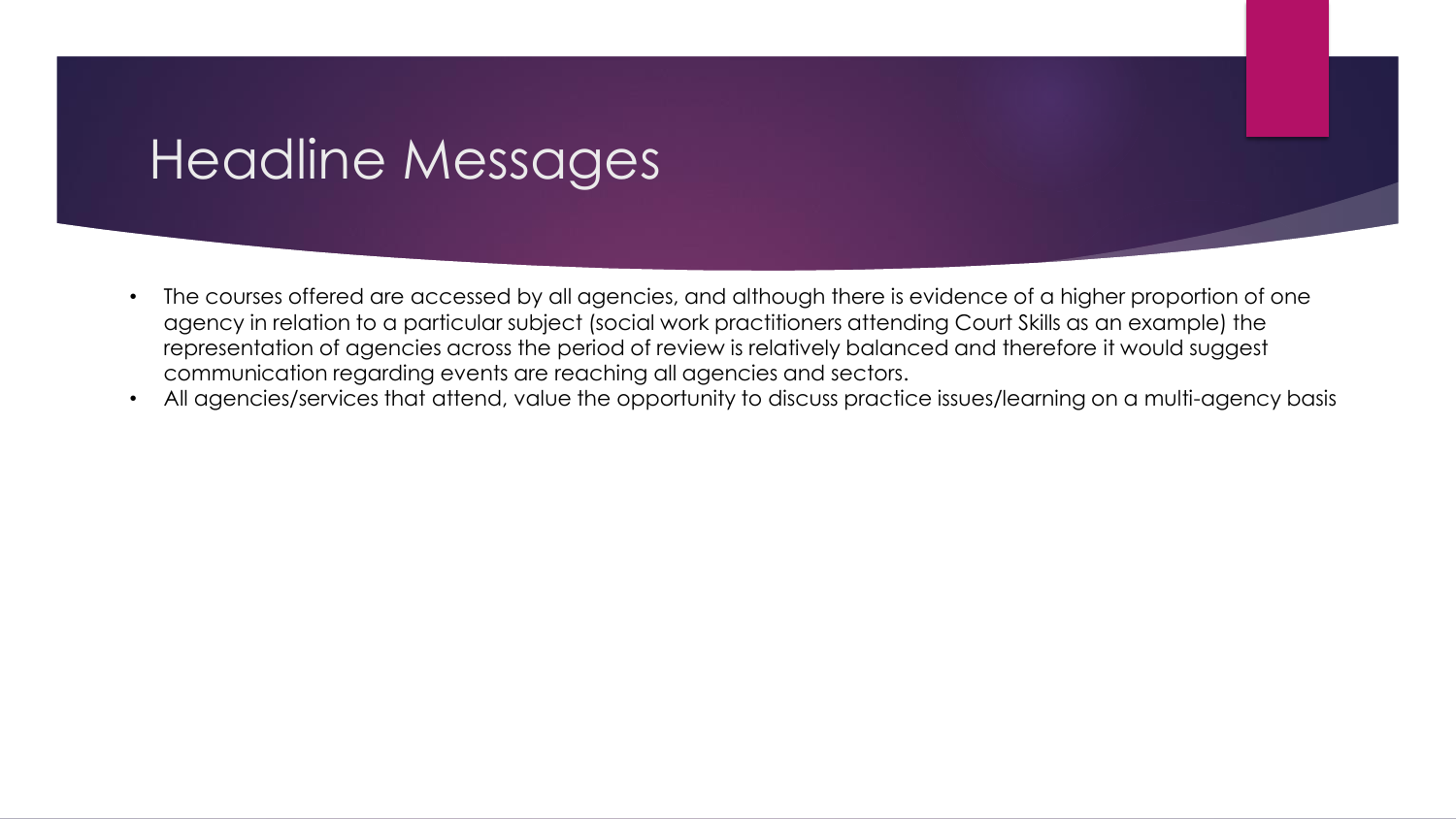### Child Sexual Exploitation and Trafficking- 3 sessions in 2018

#### Child Sexual Exploitation and Trafficking



- **Social Services**
- $H$ ealth
- **Third Sector**
- **Eduction**
- **Police**
- **Housing**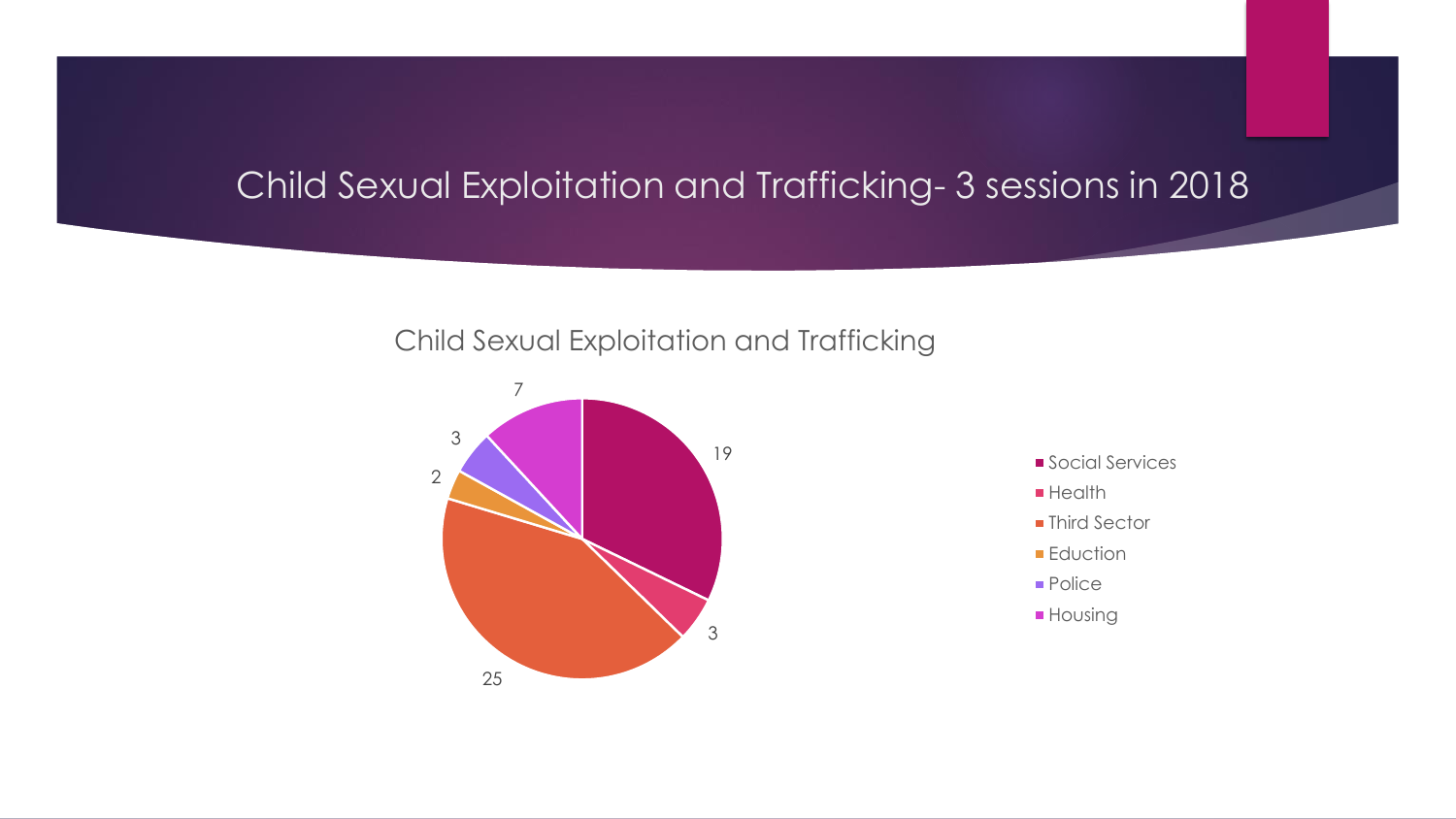### Working with Resistance 1 session 2018





- **Social Services**
- **Health**
- Third Sector
- **Eduction**
- **Police**
- **Housing**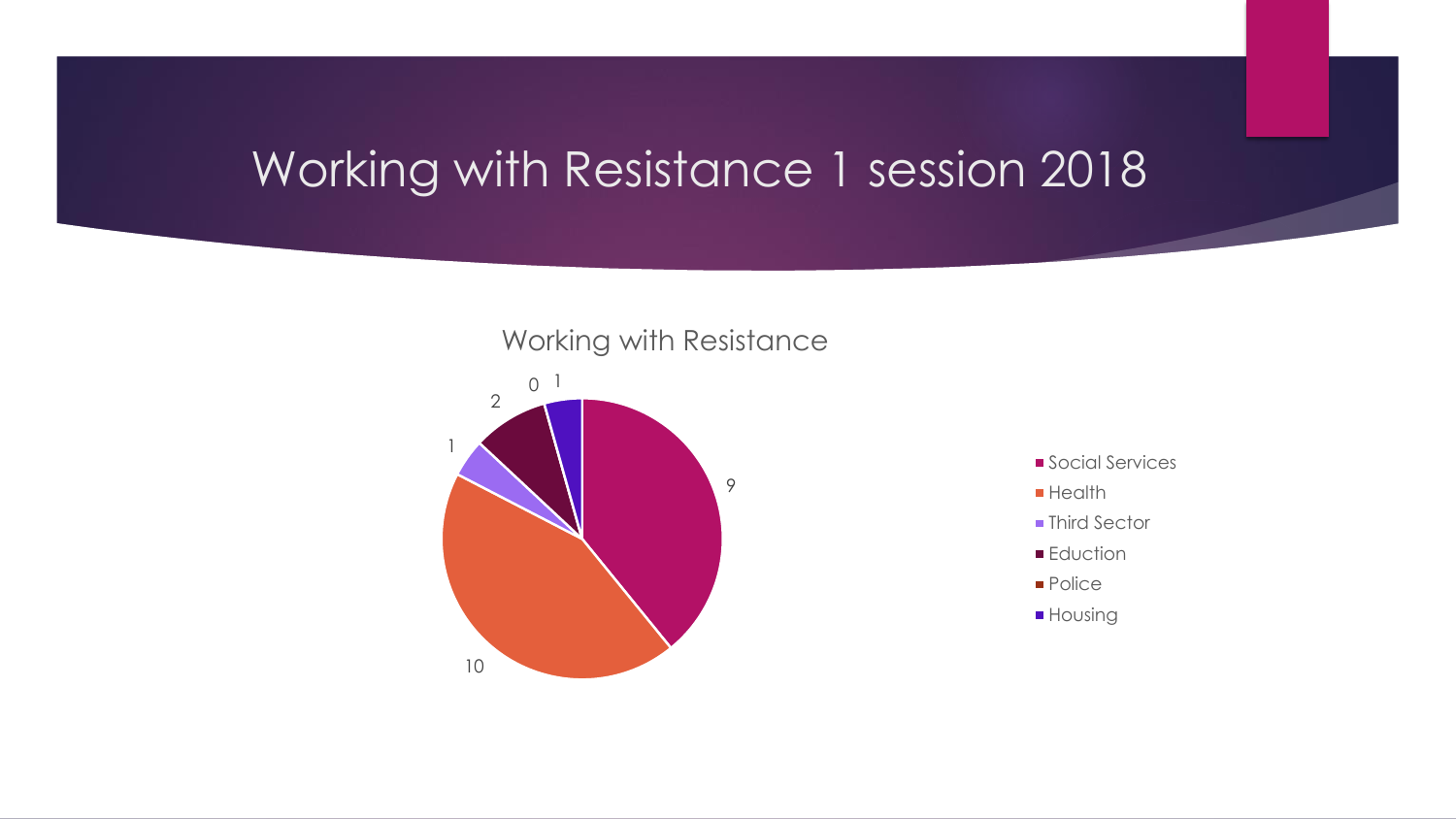### Keeping Children and Young People Safe Online 1 Session 2018

#### Keeping Children Safe on line



- **Social Services**
- $H$ ealth
- Third Sector
- **Education**
- **Police**
- **Housing**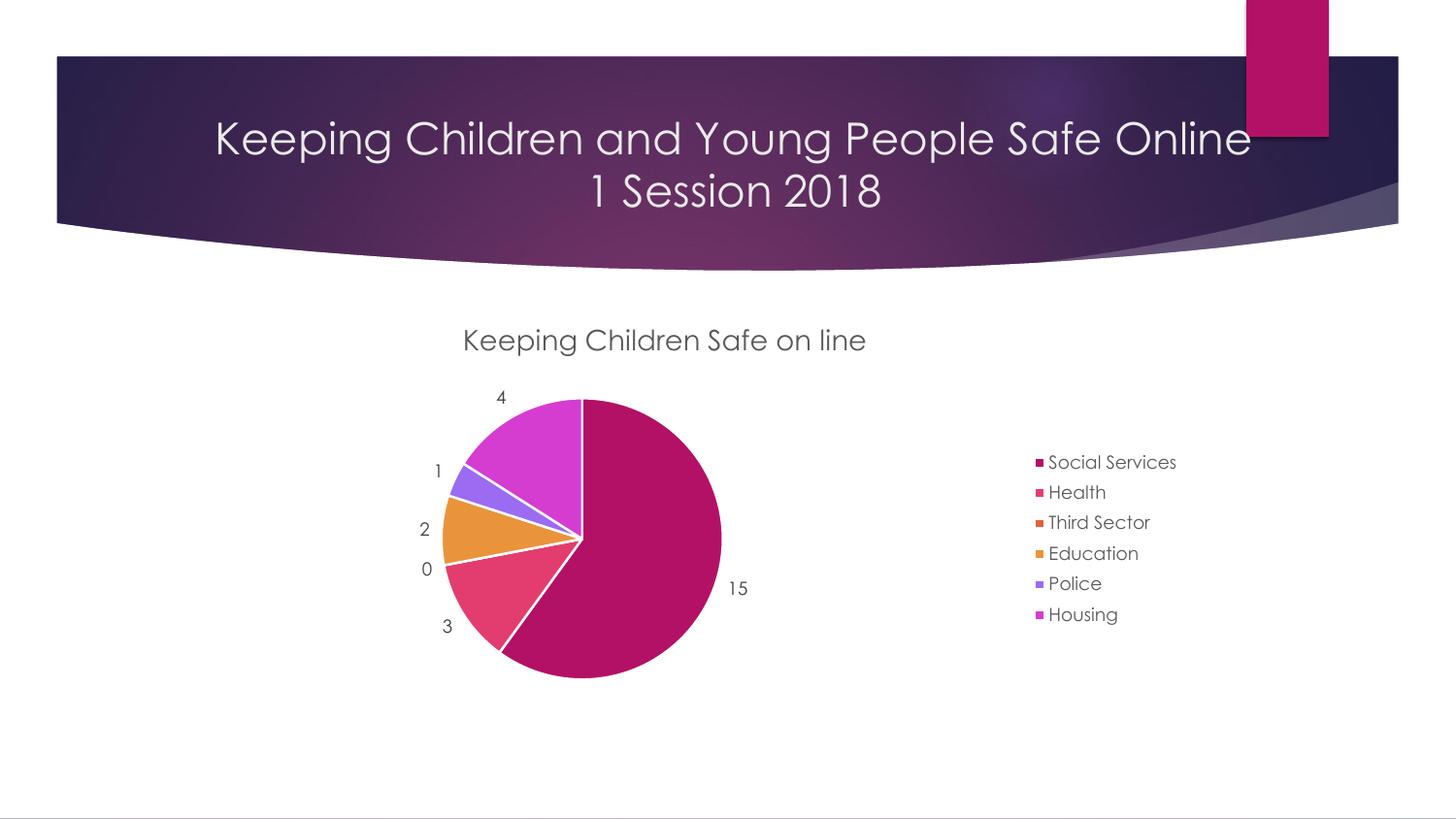### Chronology workshop 1 session in 2018

#### Chronology Workshop



- **Social Services**
- **Health**
- **Third Sector**
- **Education**
- **Police**
- **Housing**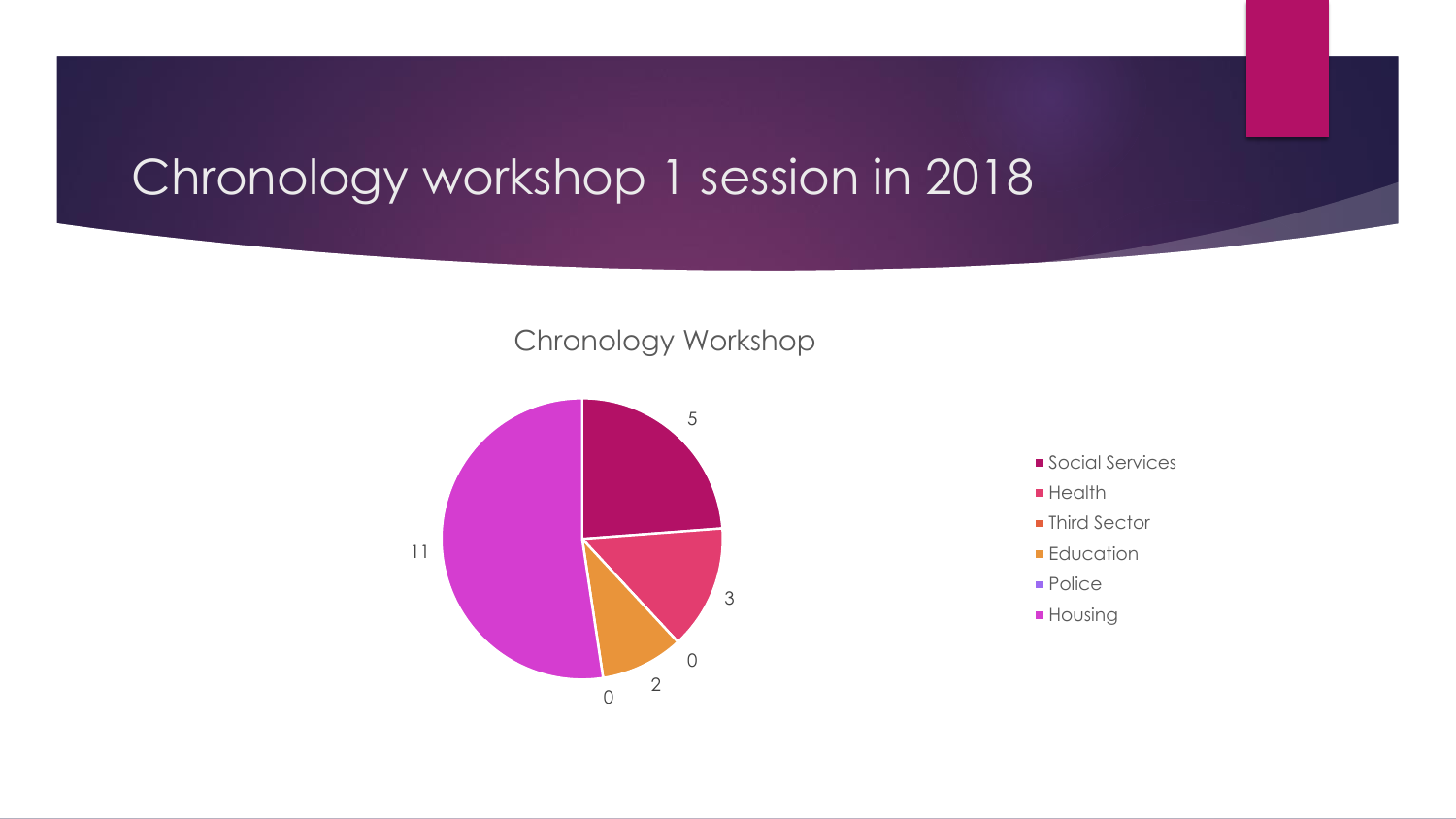## Disability Awareness in Child Protection 2 Sessions in 2018







- **Health**
- **Third Sector**
- **Education**
- **Police**
- **Housing**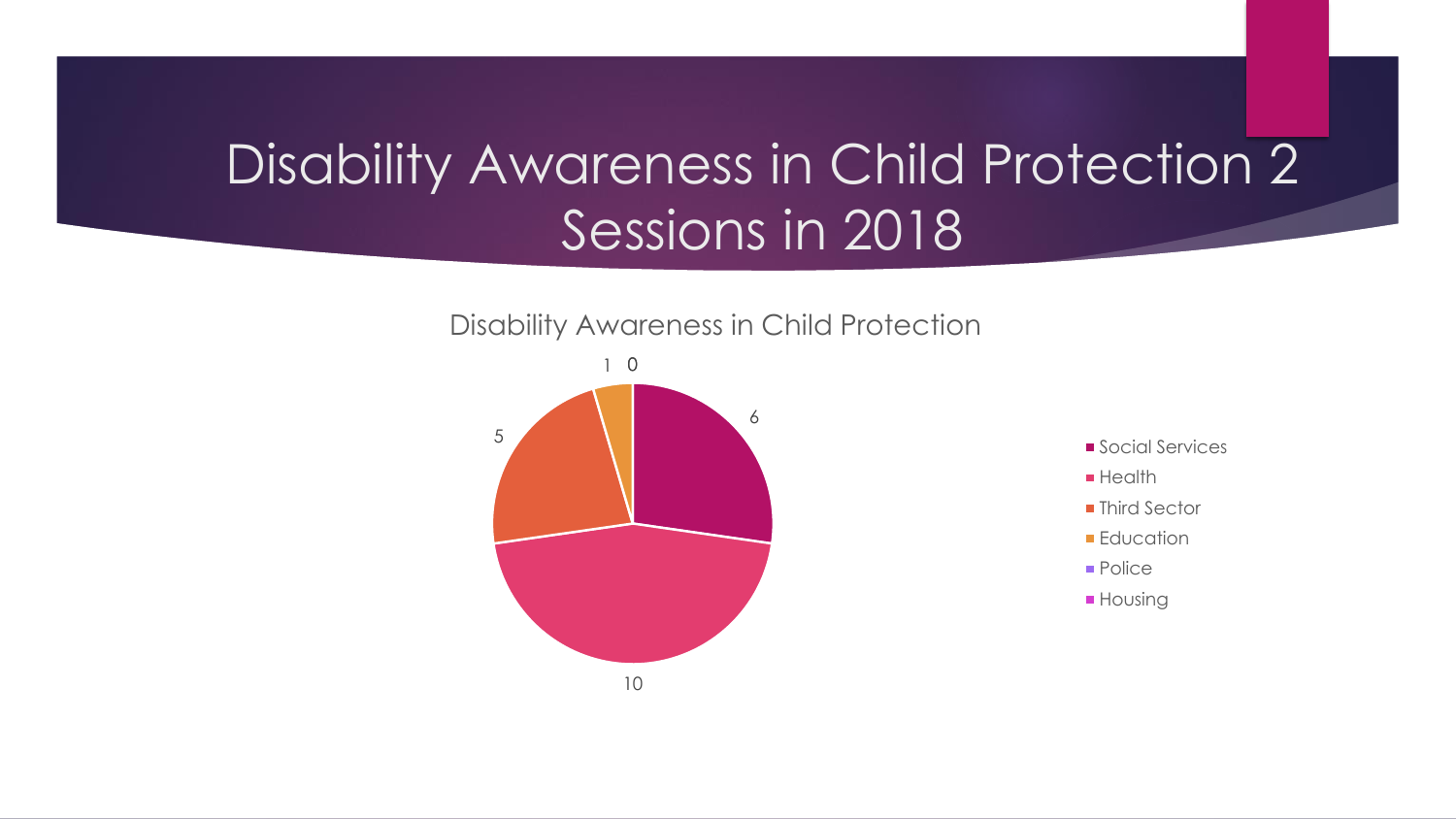### Domestic Abuse Managers Session 1 Session in 2018\*

#### Domestic Abuse Managers Session



- **Social Services**
- $H$ ealth
- Third Sector
- **Education**
- **Police**
- **Housing**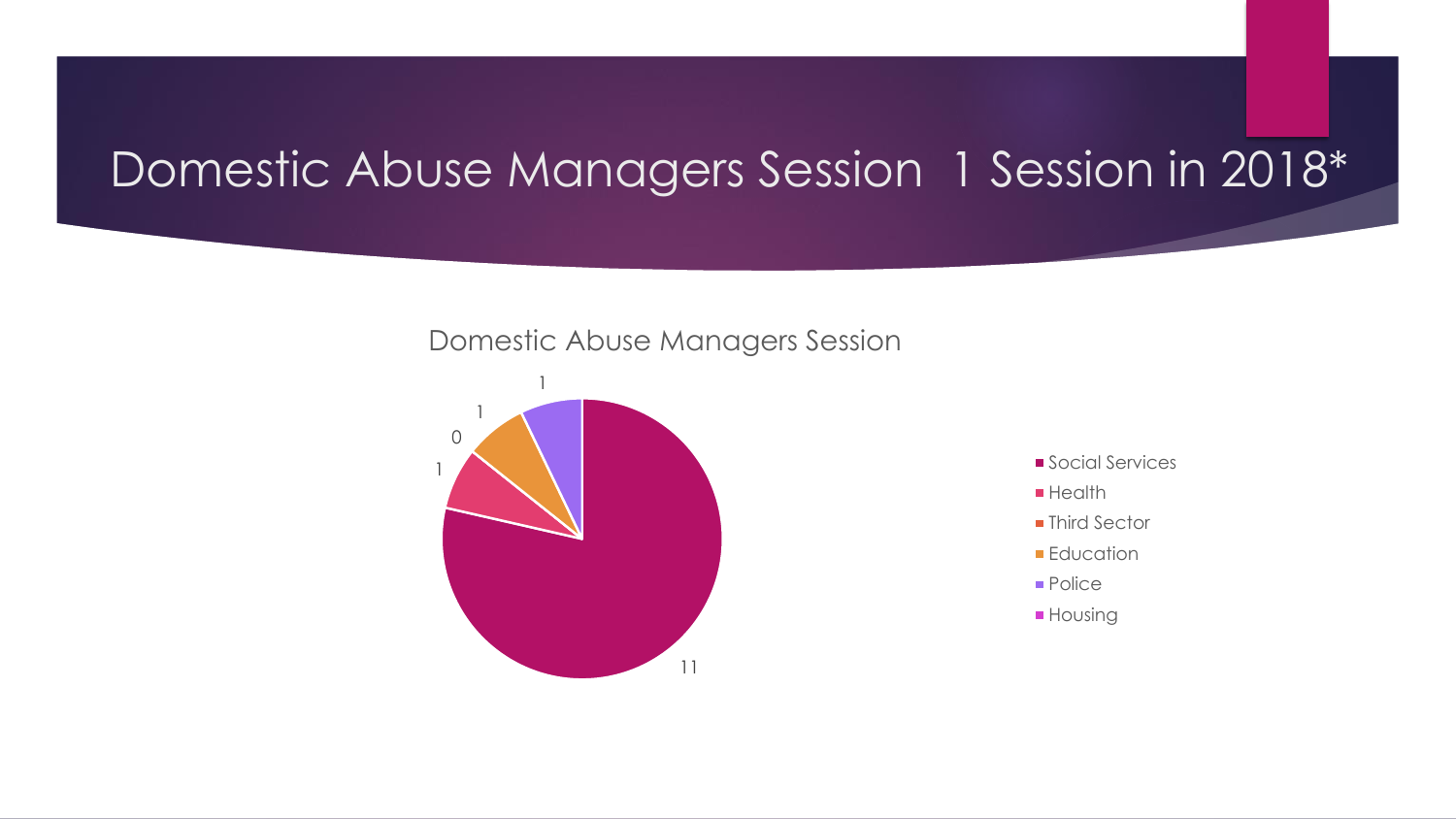### Working with Children and Young People Displaying Problematic Sexual Behaviour 3 sessions in 2018 \*

#### Working with Children and Young People displaying Problematic Sexual Behaviour



- Social services
- **Health**
- Third Sector
- **Education**
- **Police**
- **Housing**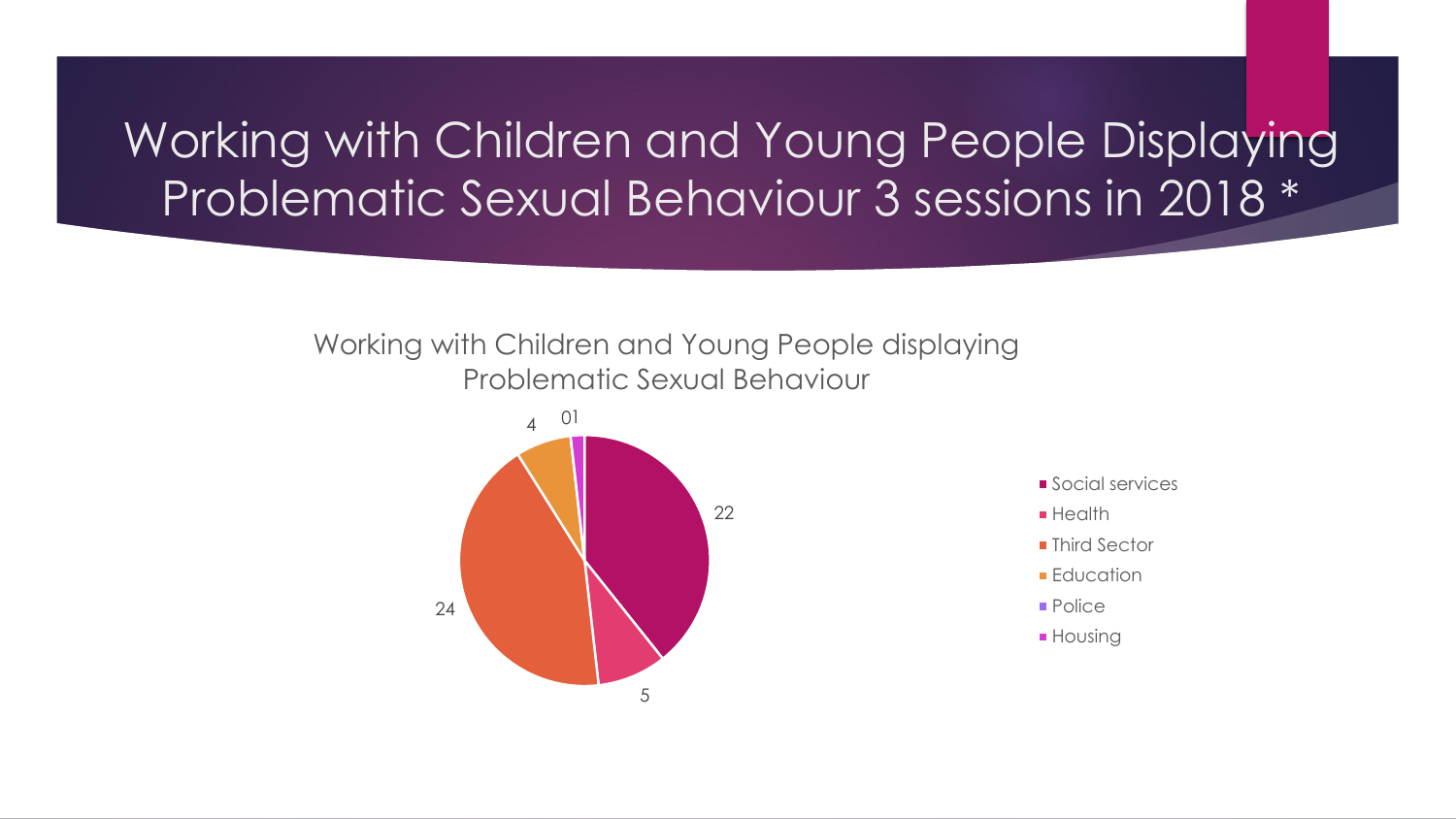### Emotional Abuse and Neglect 1 Session in 2018

#### Emotional Abuse and Neglect



- **Social Services**
- $H$ ealth
- Third Sector
- **Education**
- **Police**
- **Housing**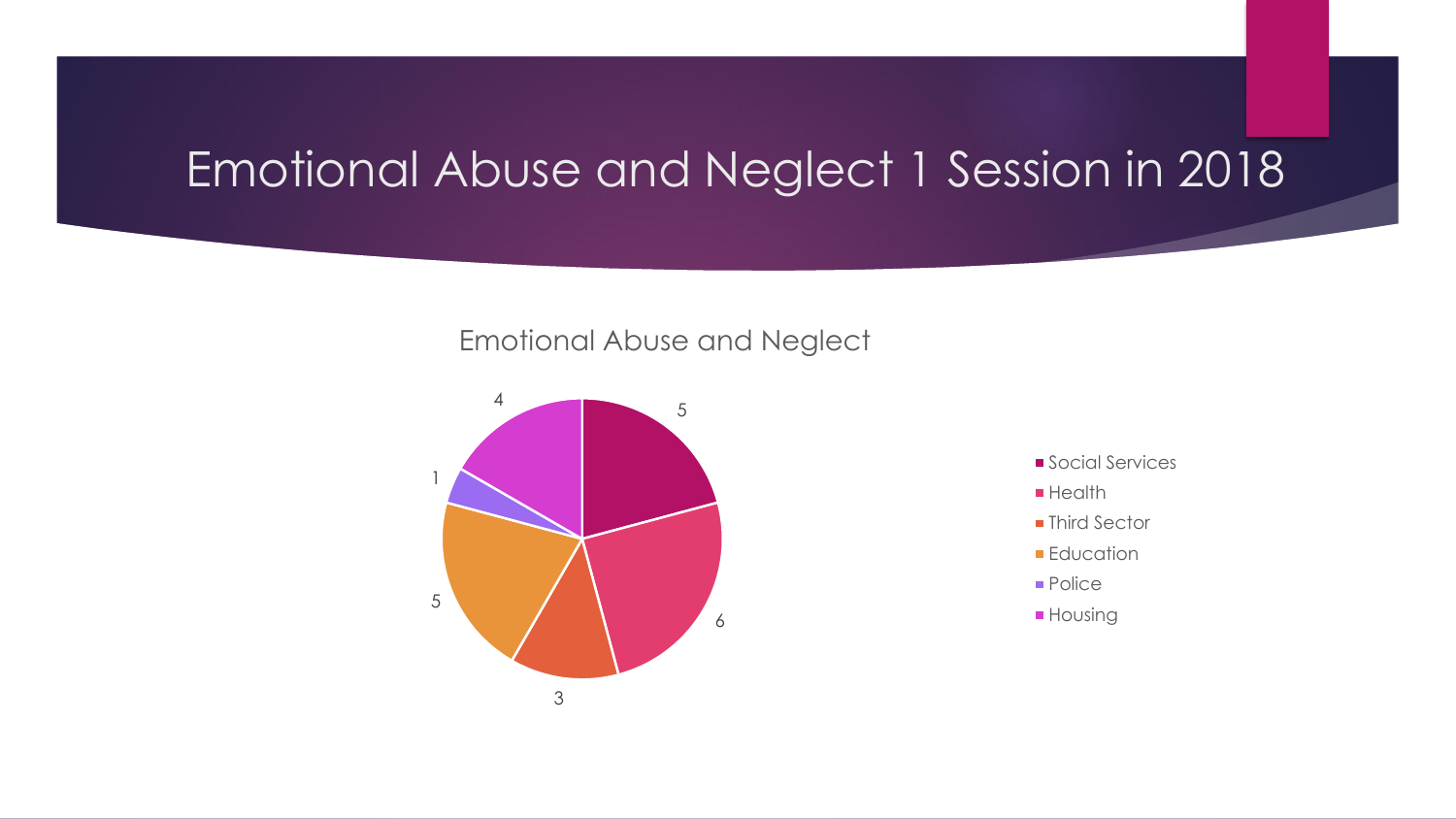# FGM Briefing 1 Session in 2018

FGM Briefing



- **Social Services**
- **Health**
- **Third Sector**
- **Education**
- **Police**
- **Housing**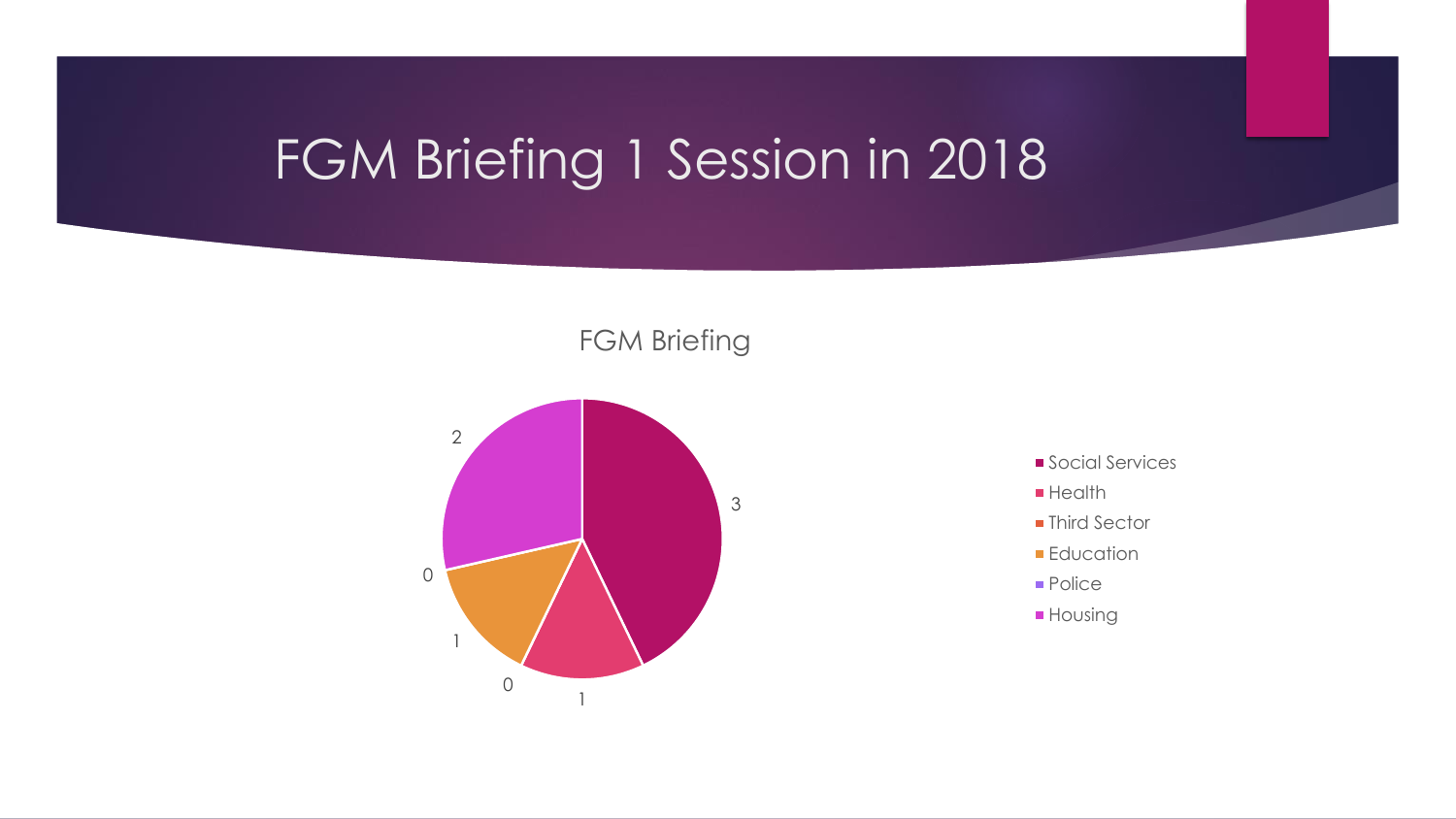### Children's Rights 1 Session in 2018

#### Children's Rights



- social Services
- **Health**
- **Third Sector**
- **Education**
- **Police**
- **Housing**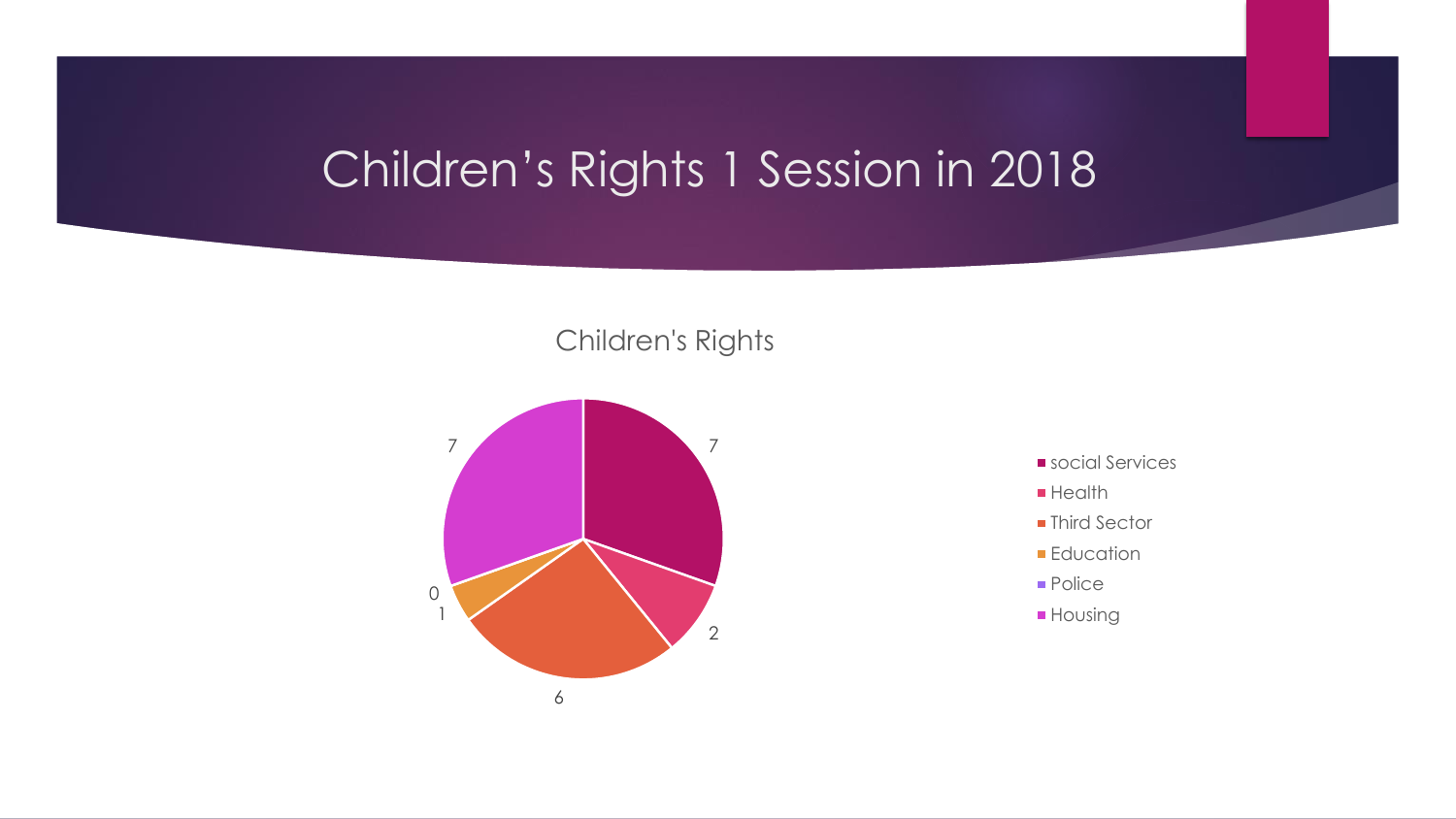## Child Protection Awareness 3 Sessions 2018





- **Social Services**
- **Health**
- Third Sector
- **Education**
- **Police**
- **Housing**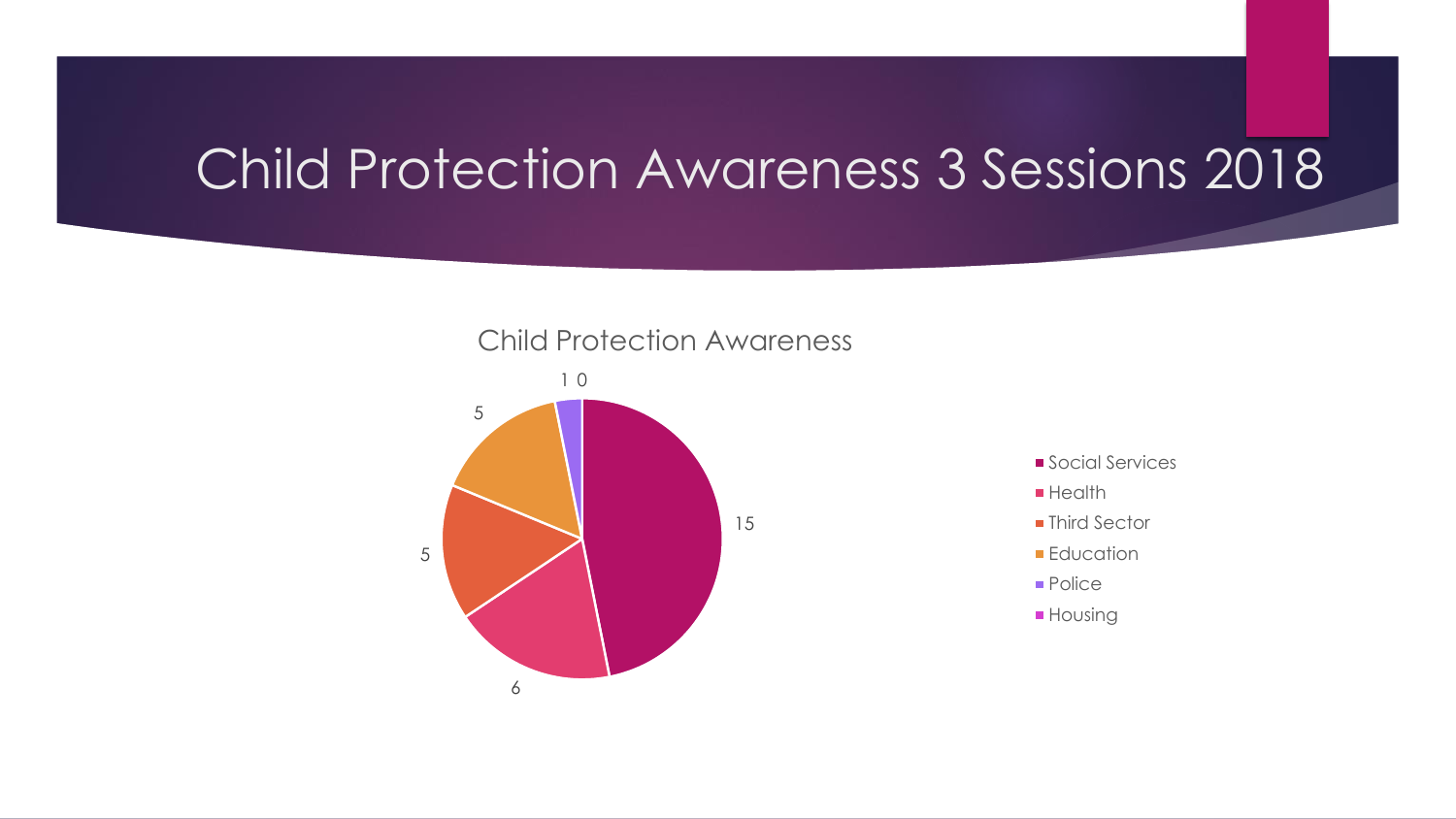# Information Sharing and Confidentiality 1 session 2018

#### Information Sharing and Confidentiality



- Social Services
- **Health**
- **Third Sector**
- **Education**
- **Police**
- **Housing**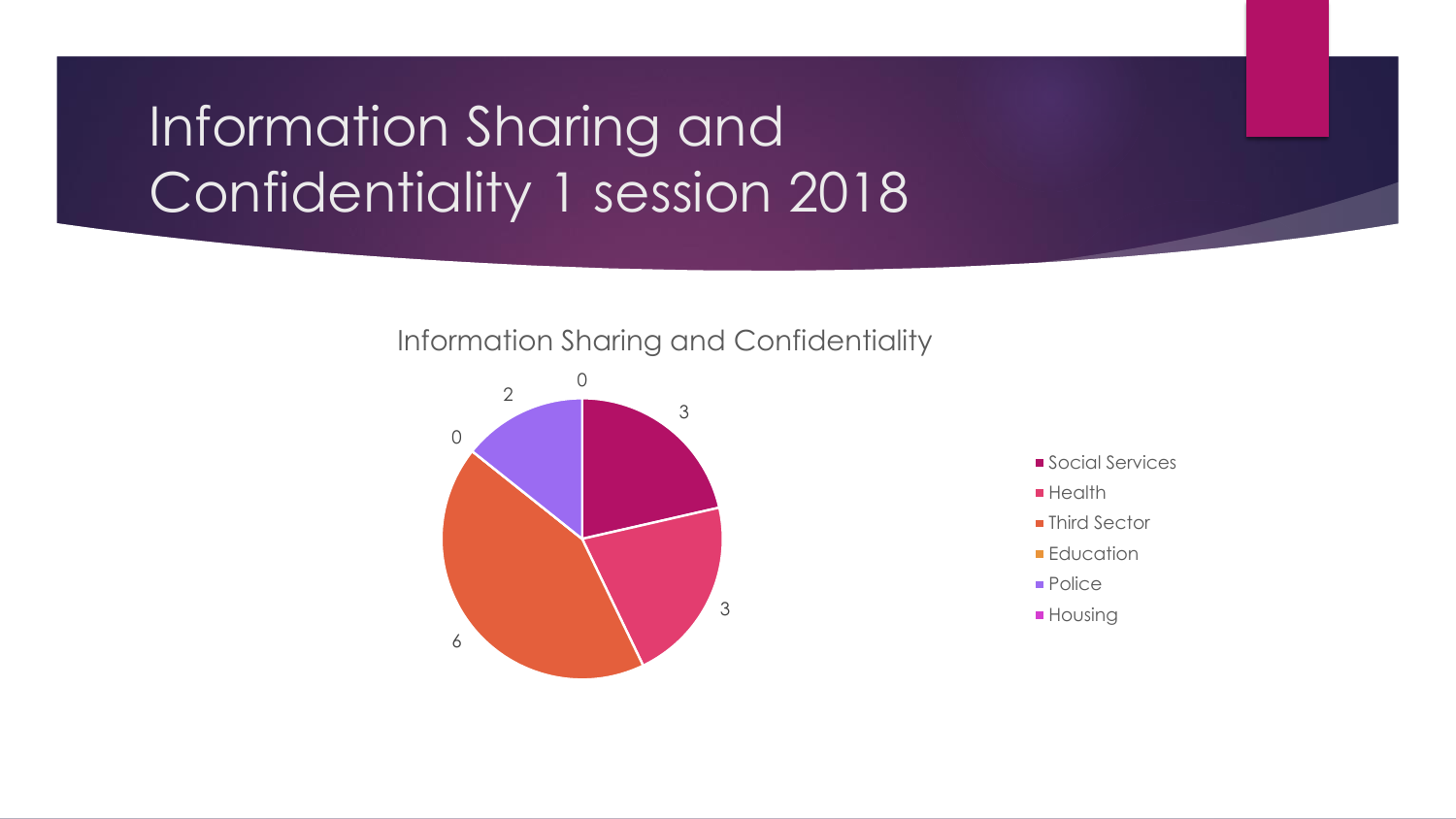# Resilience-Trauma Informed Practice 3 sessions in 2018

Resilience Trauma Informed Practice



- Social Services
- **Health**
- Third Sector
- **Education**
- **Police**
- **Housing**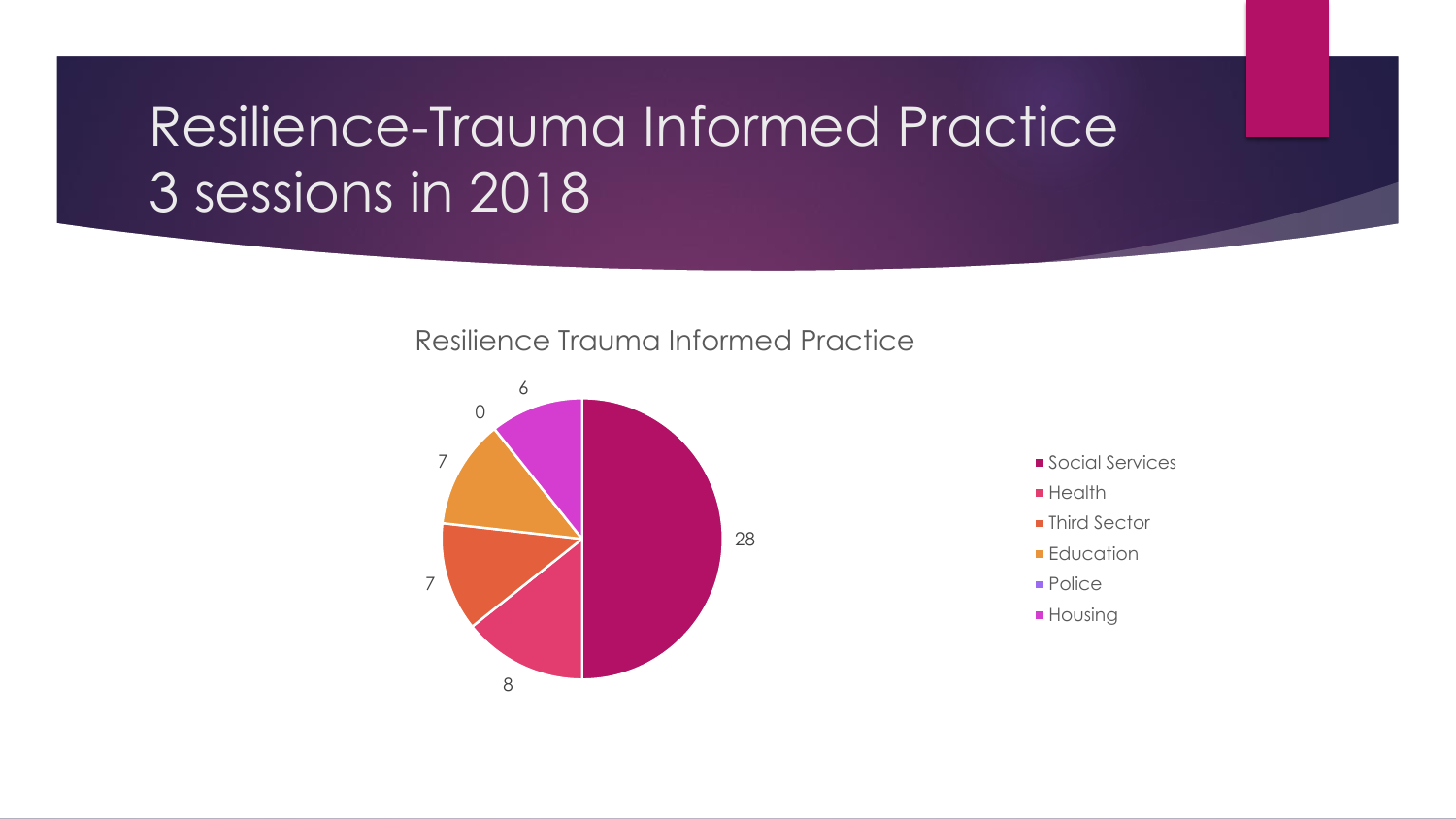## National Risk Framework 2 Sessions 2018

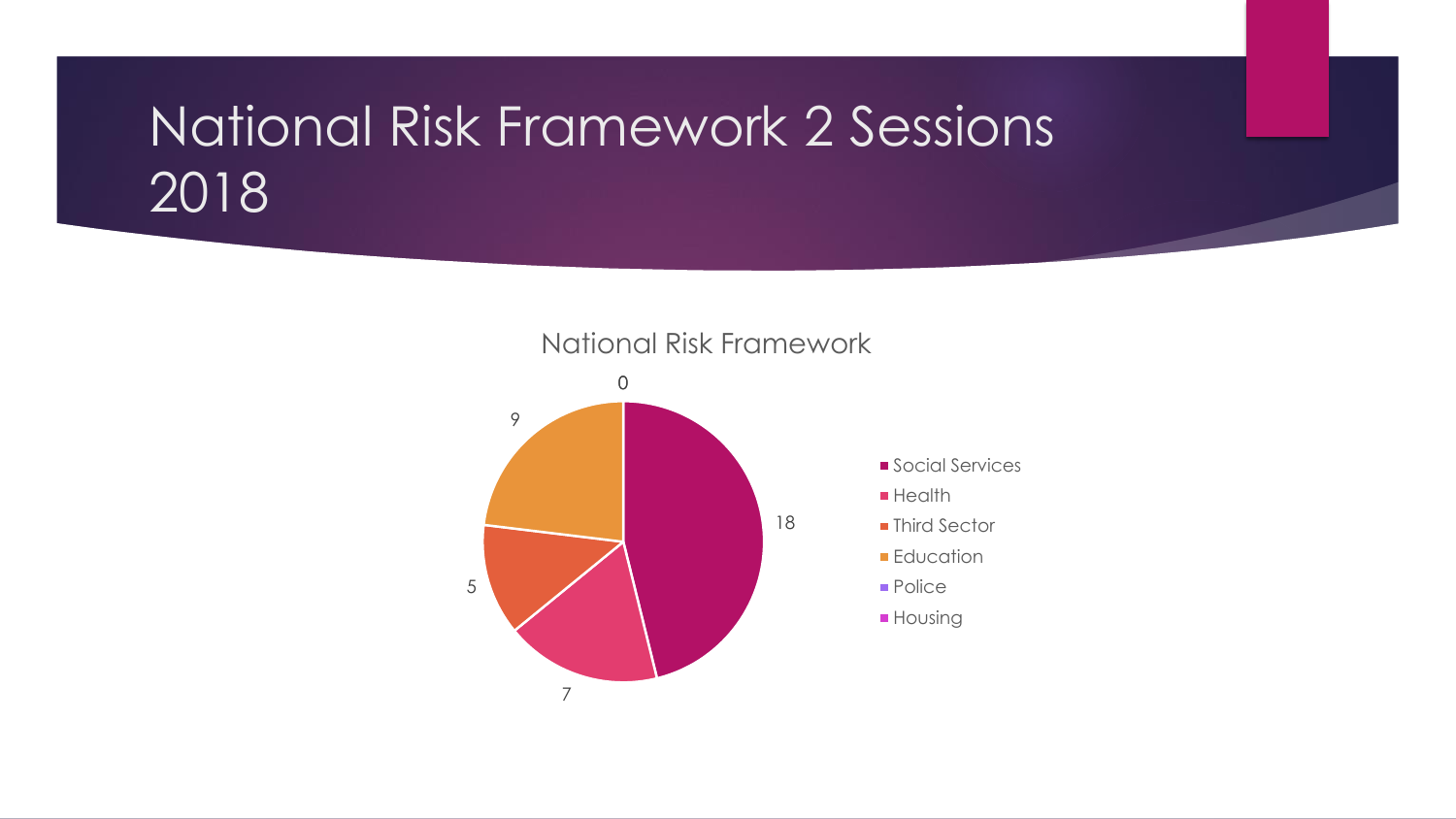Children Who are Fatally Injured or Harmed by Their Parents 1 Session in 2018

Parents who Fatally Harm their Children



- Social Services
- **Health**
- **Third Sector**
- **Education**
- **Police**
- **Housing**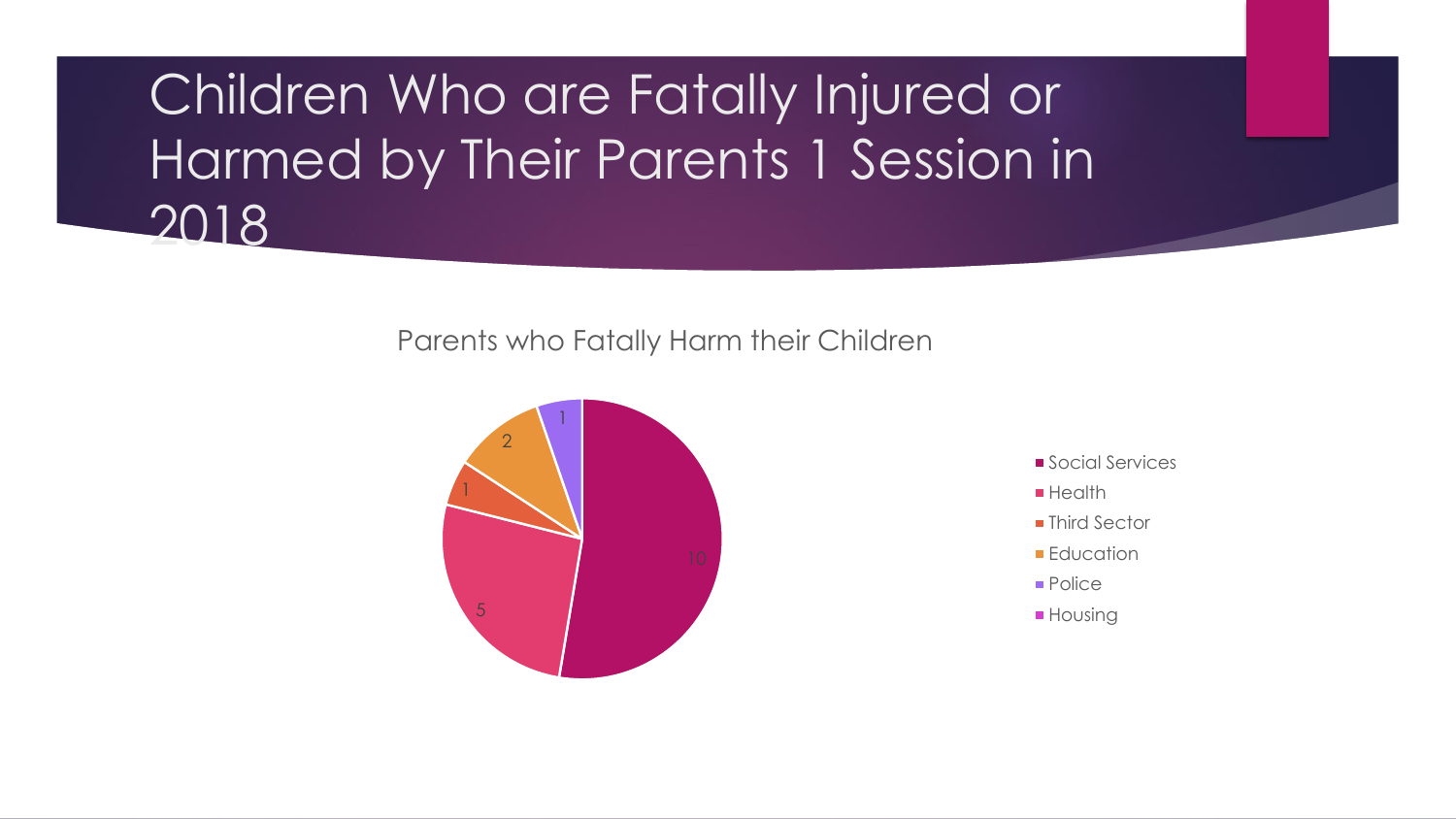# PRISM: 2 Sessions in 2018



- **Social Services**
- **Health**
- **Third Sector**
- **Education**
- Police
- **Housing**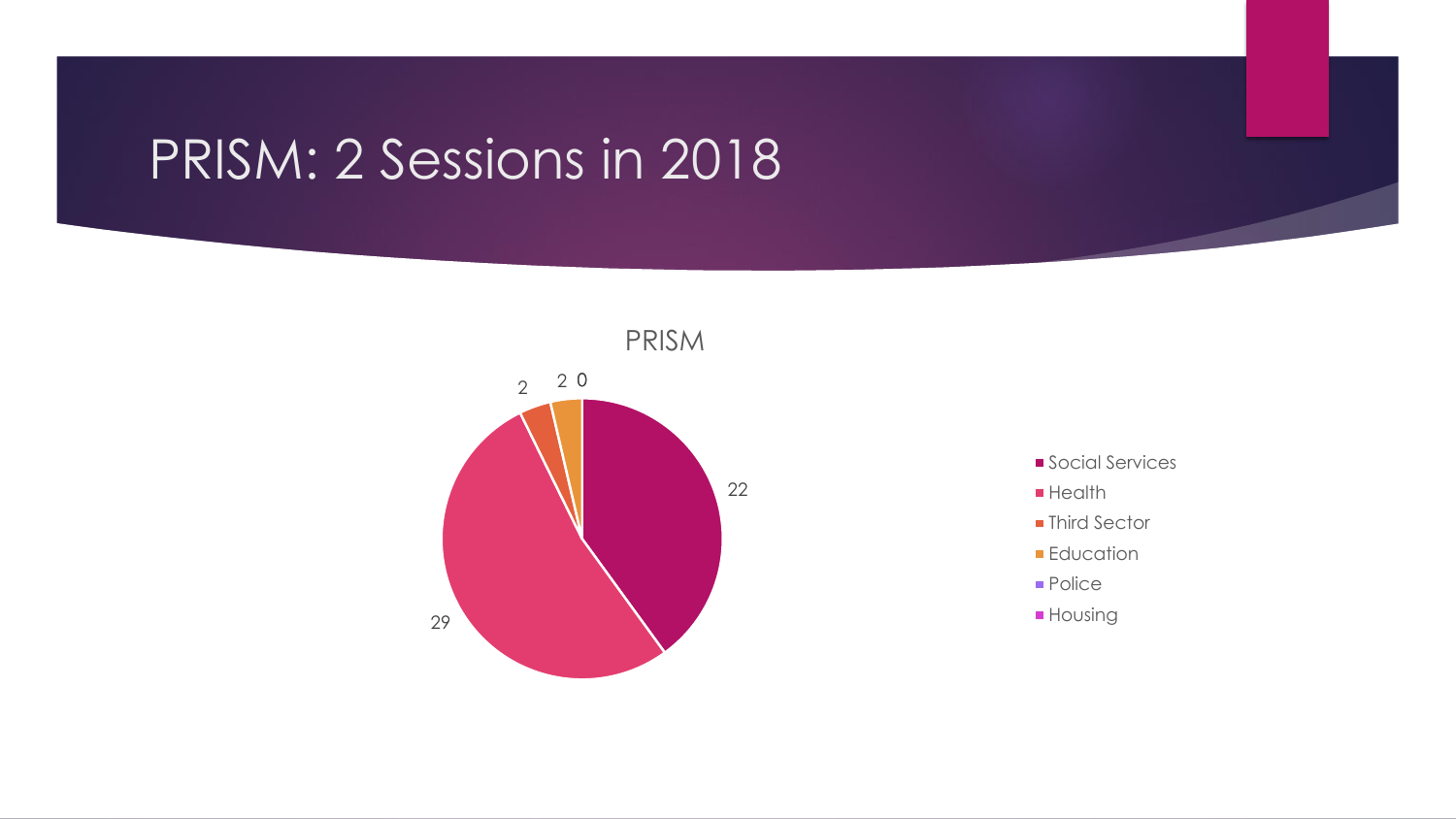## In Your Shoes Conference June 2018



- **Social Services**
- **Health**
- **Third Sector**
- **Education**
- **Police**
- **Housing**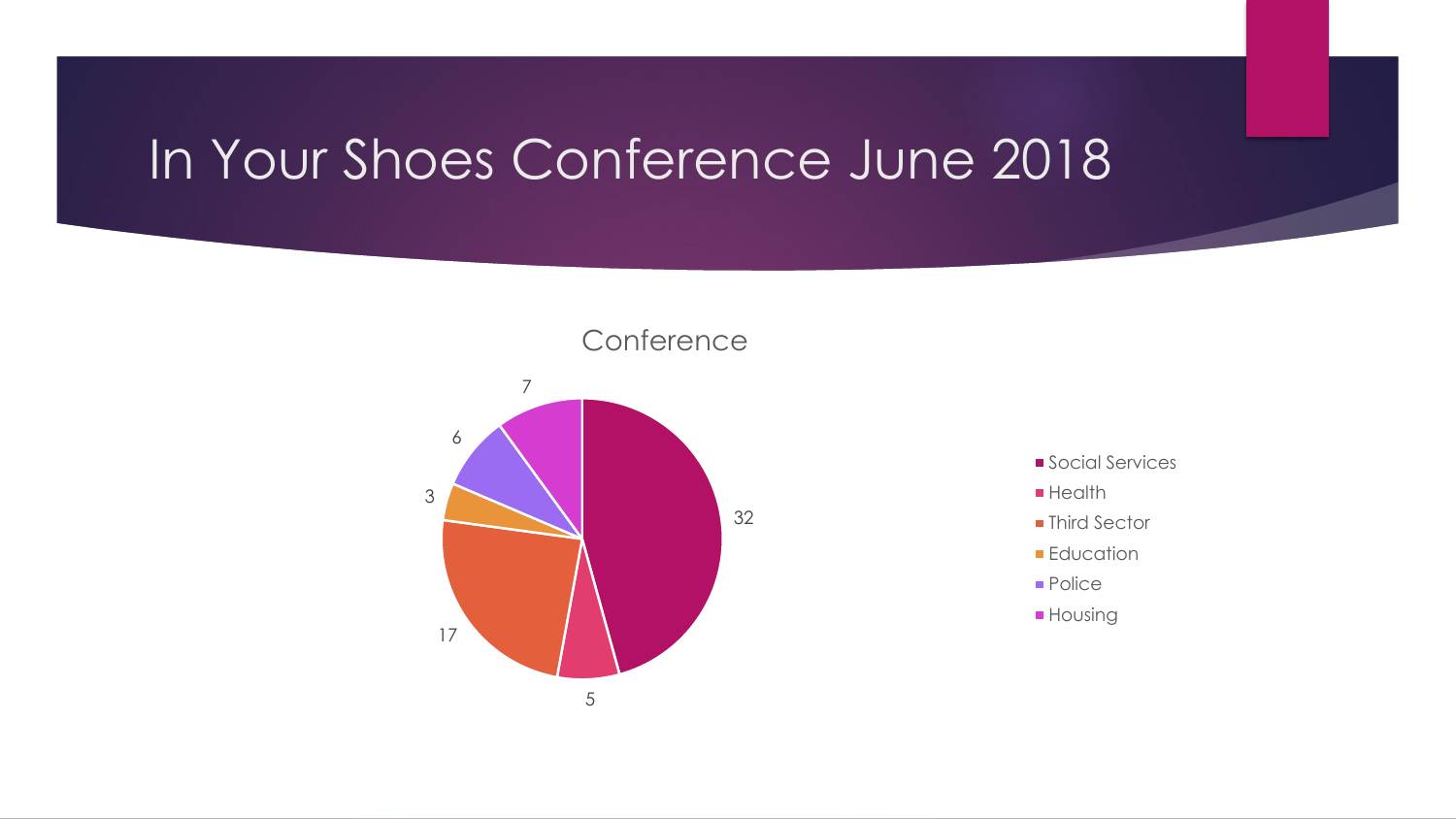## Annual Attendance

- ➢ 665 Participants in 2018 out of a possible 750
- ➢ 85 Cancellations from individual participants

#### Annual Attendance

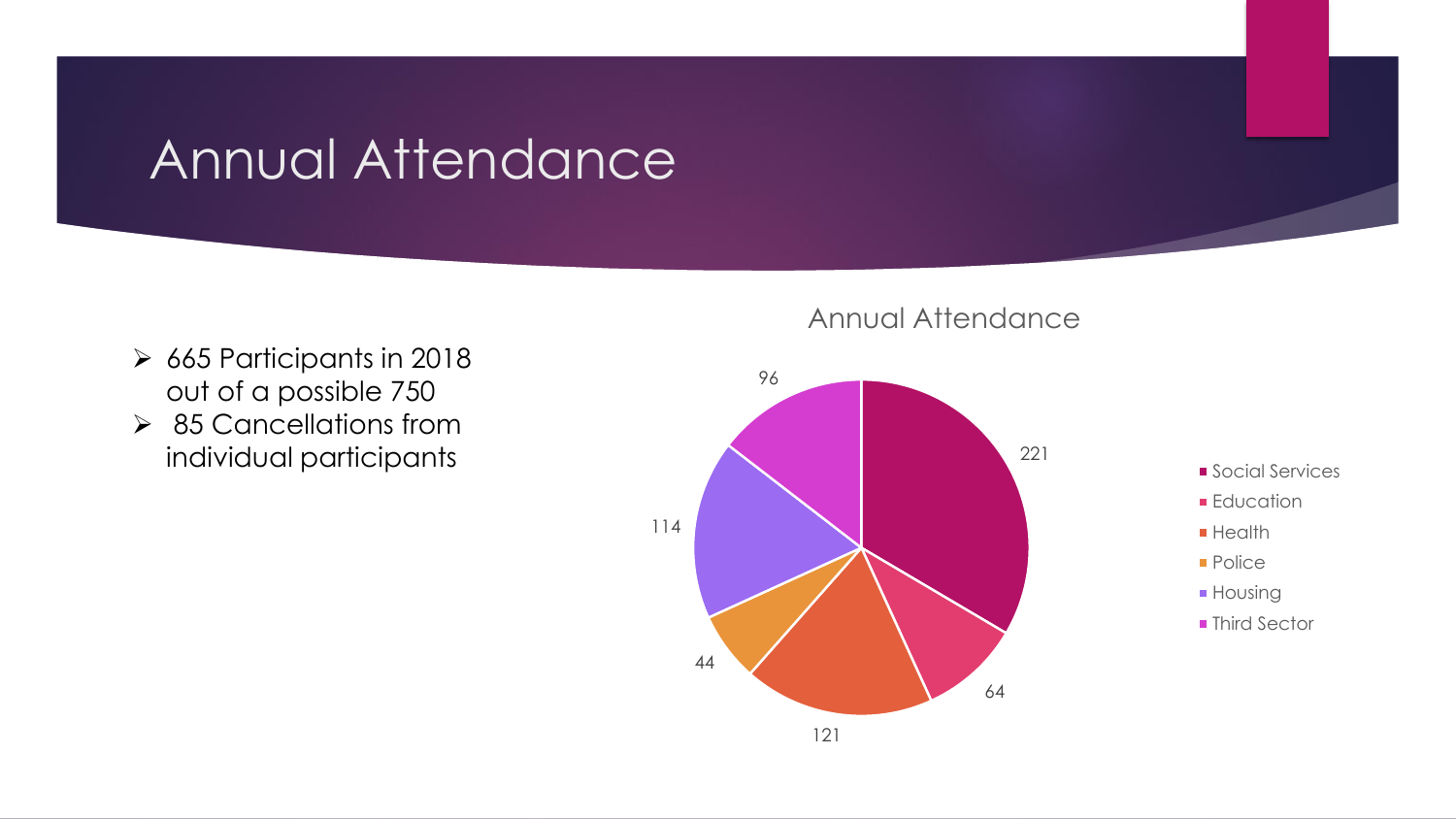# Additional Sessions for 2019

- ➢ Child Protection Awareness sessions have been added to the calendar for 2019
- $\triangleright$  PLACE-In the form of Toolkit
- ➢ Housing staff
- ➢ Working with Resistance to social work teams
- ➢ SCRA: Attending Hearings Module and Non Disclosure Workshops (Twilight)
- ➢ Child Sexual Abuse: Break the Silence 3 x sessions for 2019
- ➢ A further 2 Keeping Children Safe online in collaboration with CEOP Ambassadors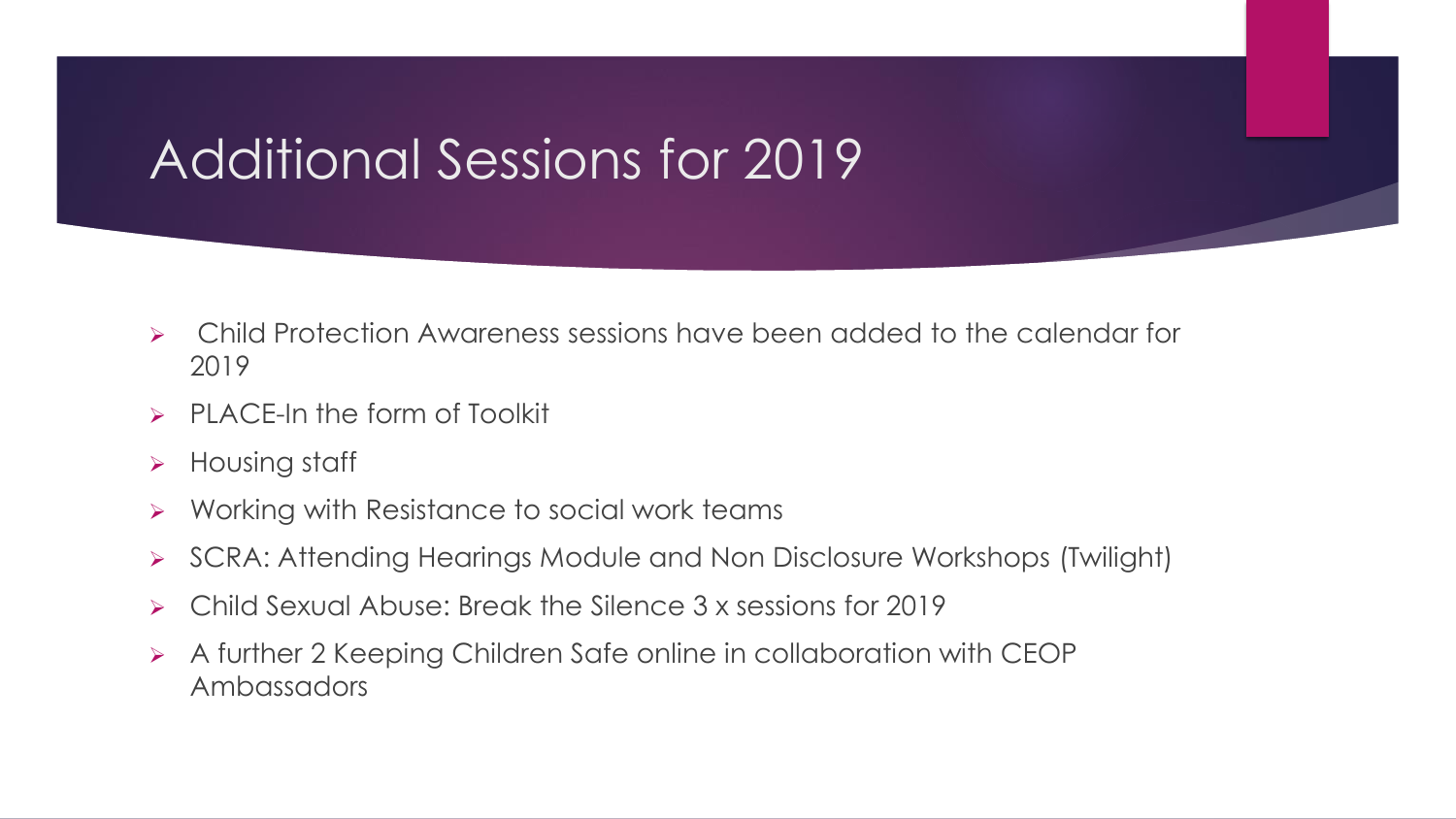# Evaluations: Stage One, some positive comments

All development sessions were evaluated well on the day:

- Excellent and insightful lots of opportunity for worthwhile professional discussion
- Real life like case study was helpful
- Very engaging, practical, informative
- Great to have a multi-agency approach more familiar with toolkit
- Pace of course very good. Knowledge/style very good.
- Personable. Made a difficult topic interesting.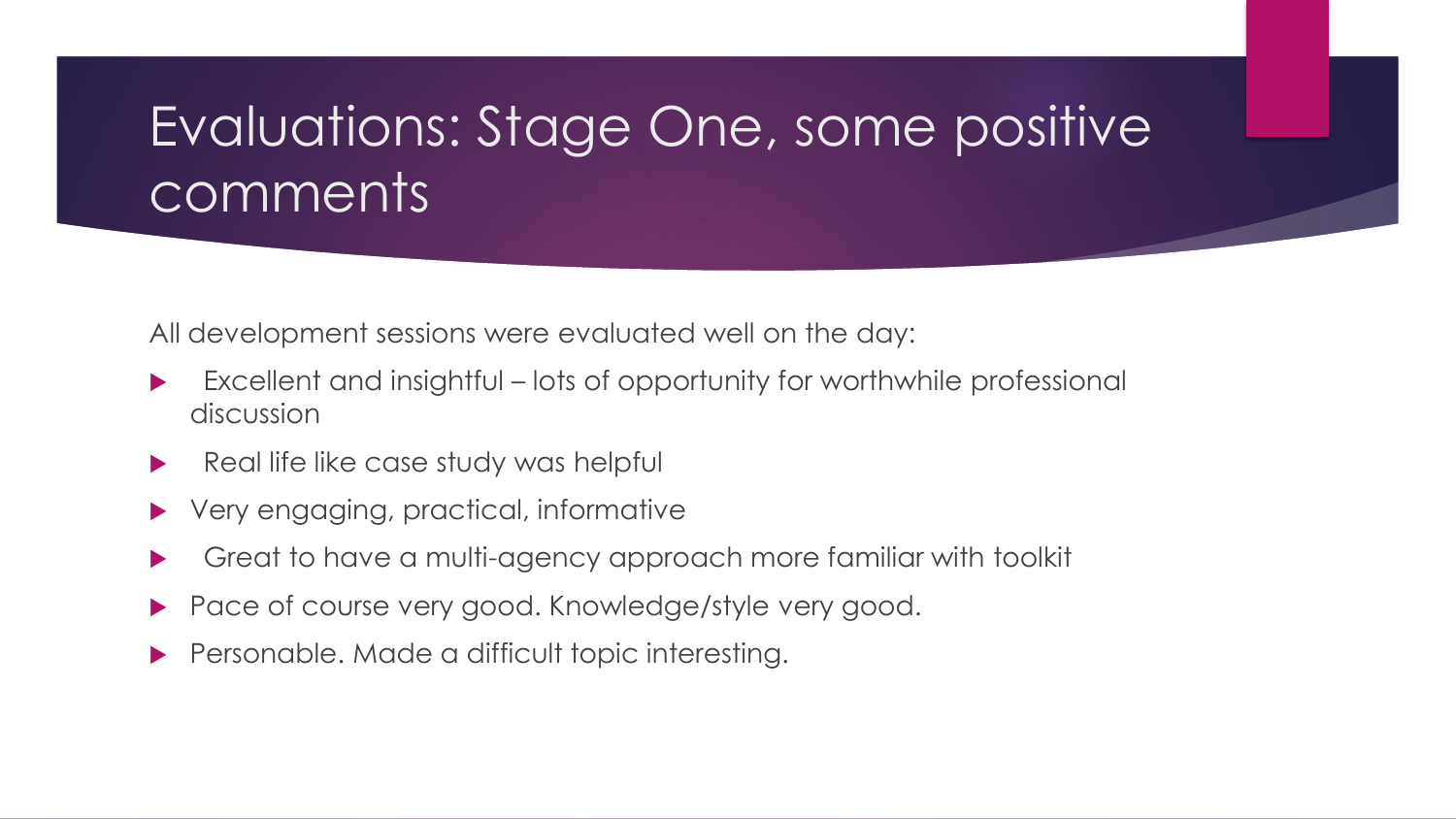## Comments to CPC-

- More information about specific services would be helpful (Children living with PMH)
- **Perhaps more information about how to speak to children when they are** making a disclosure (communicating and connecting with children)
- ▶ Course could be longer. 3 hours not enough. Full day with more advanced training for practitioners in afternoon. (Disability Awareness in CP)
- ▶ There are better providers of this subject. (Child Sexual Abuse)
- A full day for this course would have been better to allow more time for discussion. (Trauma Informed Practice)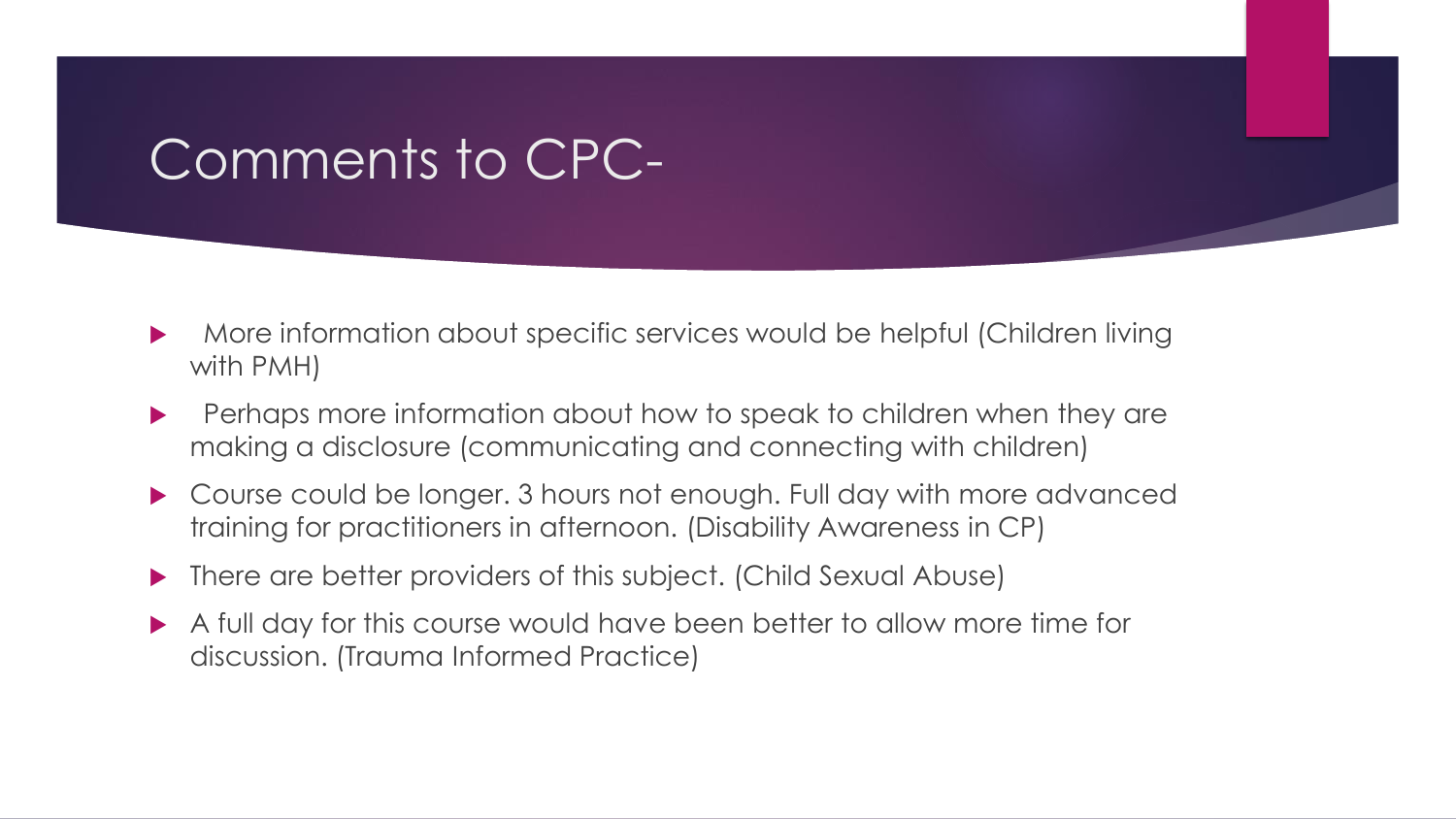# So what…? Evaluating the Evaluation!!…

- Practitioners in their immediate responses to multi-agency training events very consistently refer to the benefit of three main areas:
	- Physically being in the same room with colleagues from other agencies to understand different roles and perspectives in relation to child protection
	- Concern there is not enough communication and information sharing between agencies to keep children safe in North Ayrshire
	- That the most valuable learning comes from experiential learning namely case studies, group activities and information from SCR's

This has remain unchanged from the evaluations of the previous years report 2017. Although there can be a function of on line training within a single agency context to reach a large number of staff – the core element of multi-agency practice development sessions requires there to be direct learning experiences within a shared physical space and discussion to support communication within operational practice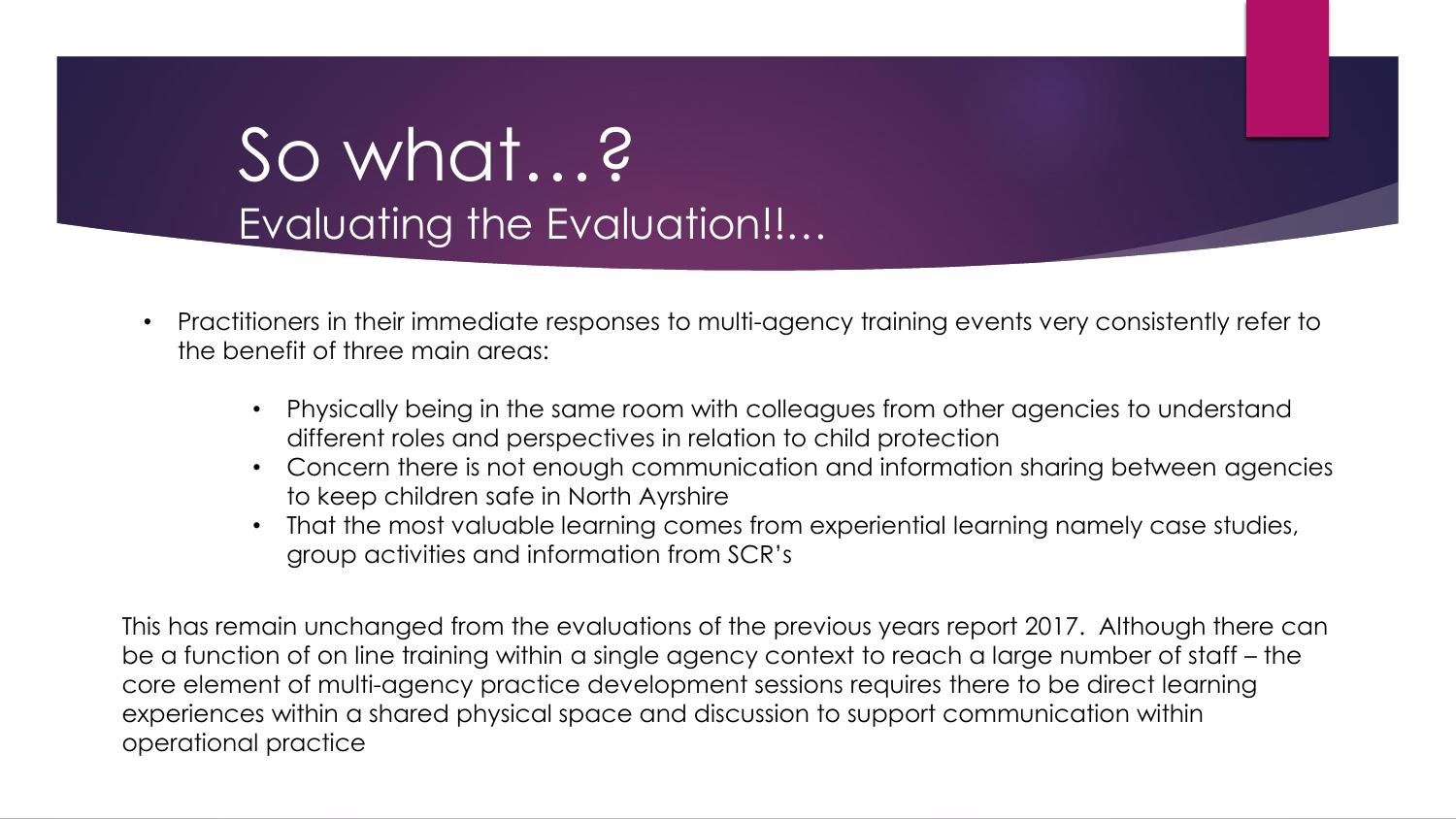# So what…? The Evaluation Process…

| <b>STAGE 1</b><br><b>Learning</b>                                                                                                                                                           | <b>STAGE 2</b><br><b>Transfer of learning into practice</b>                                                                                                                                      | <b>STAGE 3</b><br><b>Impact of training</b><br><b>Supporting improvements in practice</b><br>and outcomes for children and young<br>people.                                            |  |  |  |  |  |
|---------------------------------------------------------------------------------------------------------------------------------------------------------------------------------------------|--------------------------------------------------------------------------------------------------------------------------------------------------------------------------------------------------|----------------------------------------------------------------------------------------------------------------------------------------------------------------------------------------|--|--|--|--|--|
| L&D group responsibilities<br>By asking those who attended what they think<br>including were the learning outcomes met using<br>evaluation feedback sheets at the end of course<br>delivery | <b>L&amp;D group responsibilities</b><br>By emailing out post training evaluations to<br>measure how attendance has affected practice<br>and better protected children.                          | <b>NACPC L&amp;D Sub Group Responsibilities</b><br>Analysing findings from evaluation processes and<br>reporting improvements to NACPC                                                 |  |  |  |  |  |
| <b>Staff responsibilities</b><br>By following up on any course requirements and                                                                                                             | <b>Staff and managers responsibilities</b><br>By reflecting on learning in CPD/PPD, supervision<br>and auditing processes to consider how learning<br>has transferred into practice and improved | <b>NACPC responsibilities</b><br>Identifying practice improvements as part of<br>strategic and operational self-evaluation<br><b>processes</b>                                         |  |  |  |  |  |
| reporting back /sharing learning with colleagues<br>and teams.                                                                                                                              | outcomes for children, in line with single agency<br>frameworks for continuous learning.                                                                                                         | <b>Single agencies responsibilities</b><br><b>Evidence of learning and development from</b><br>auditing and review processes e.g reference to<br>specific tools written in case files. |  |  |  |  |  |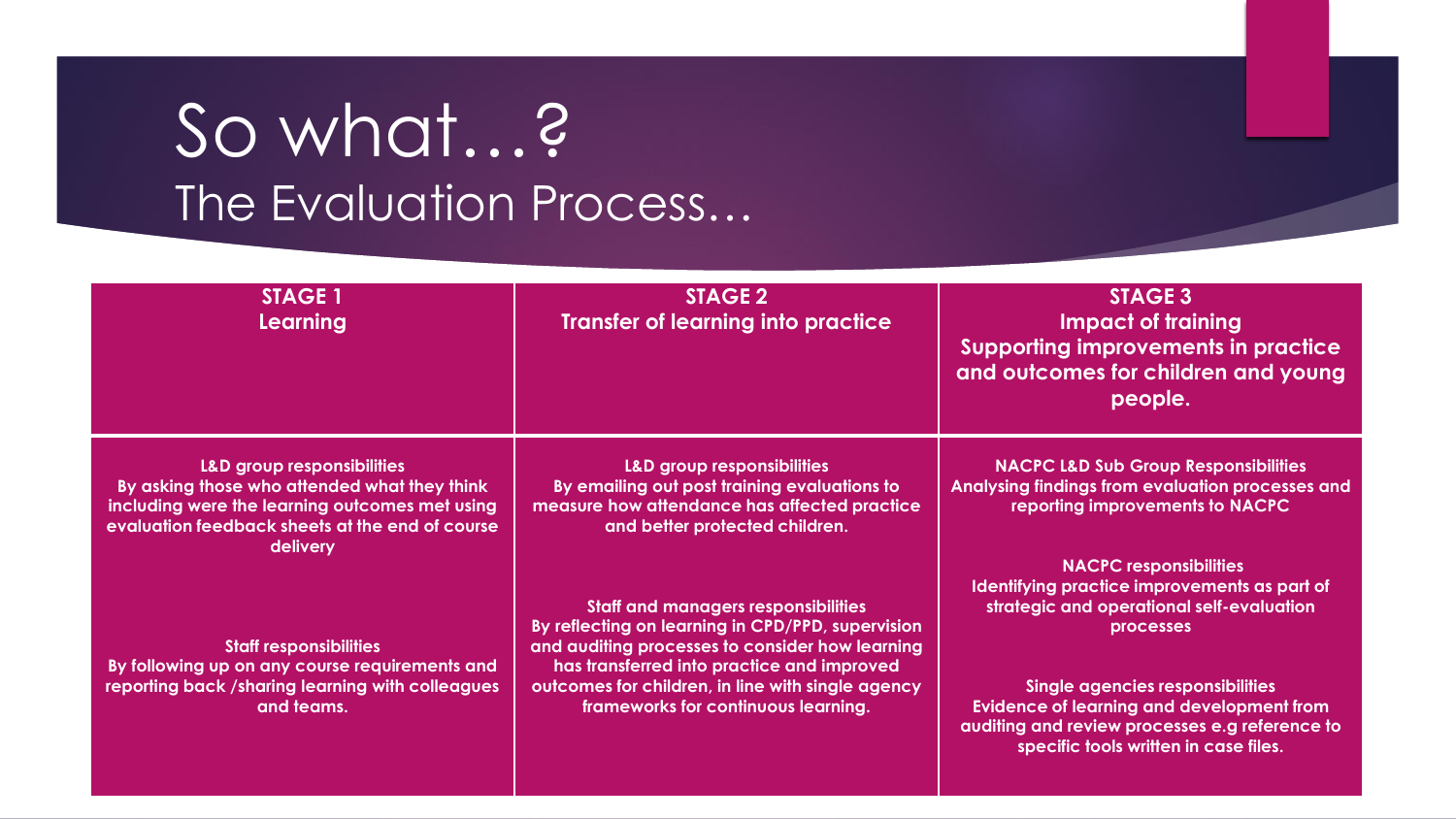# So what…? Evaluation the Evaluating…

- It is clear in liaison with other CPC's across Scotland the question of how we measure the impact of training across practice is difficult to quantify and therefore a challenge
- In considering the evaluation model overleaf there are systems in place at present for North Ayrshire CPC – there are evaluation forms given and completed on the day (Stage One), there is some follow up after the training event (Stage 2) and both the Committee and the Sub Group have a clear and helpful input in identifying learning needs across agencies which inform the direction of the training plan (Stage Three). IMPACT
- As outlined in the previous report the potential missing connections in evaluating impact is the direct link to practice in the form of liaison with front line managers, understanding how training influences or forms part of supervision/consultation/Personal Development Plans, and file audit information which can provide visual clues as to the how the threads of the training experience surface within case recordings and supervision notes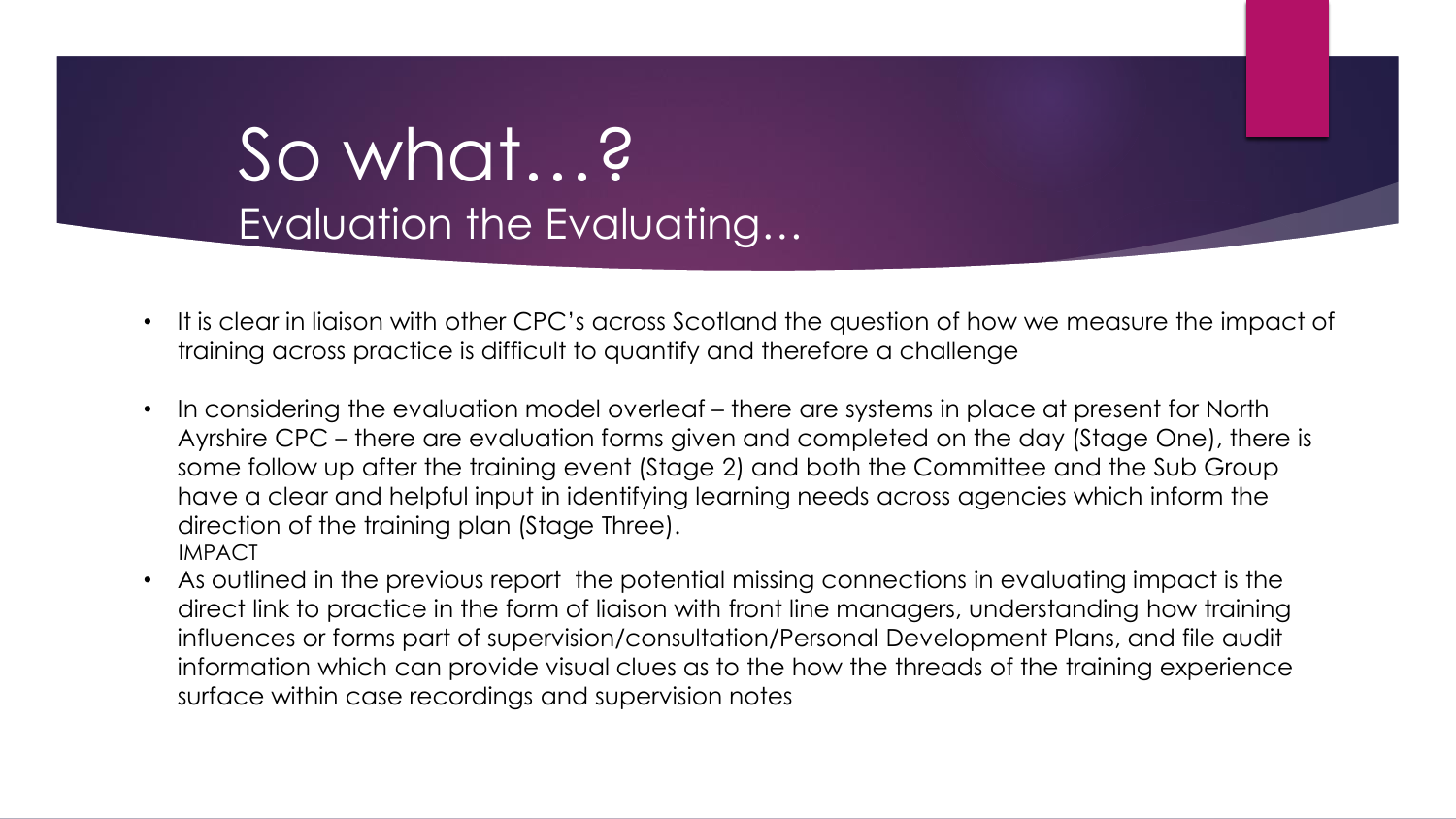# Suggestions for 2019/20

- There is a need for time to be allocated to meeting with line managers even in a 'briefing form' in both single agency and multi agency settings to lessen the potential existing disconnect between training and practice and support threads though supervision. This will be discussed at the next L&D sub group.
- The role of supervision/consultation this connects to the previous two areas of the relationship and connection to direct line manager and the importance of this for learning to be threaded through. I am aware there is initiative to take forward the role and culture of supervision across agencies which have varying experiences – some who do not have this function 'written in' and others who do (predating and also linked to the SCR).
- Alternative learning methods it has been agreed via the L&D Sub Group that as opposed to replacing a multi-agency context – the alternative methods would be development of materials that participants would read/prepare before and after training events to consolidate learning This is an on going development process for each course.